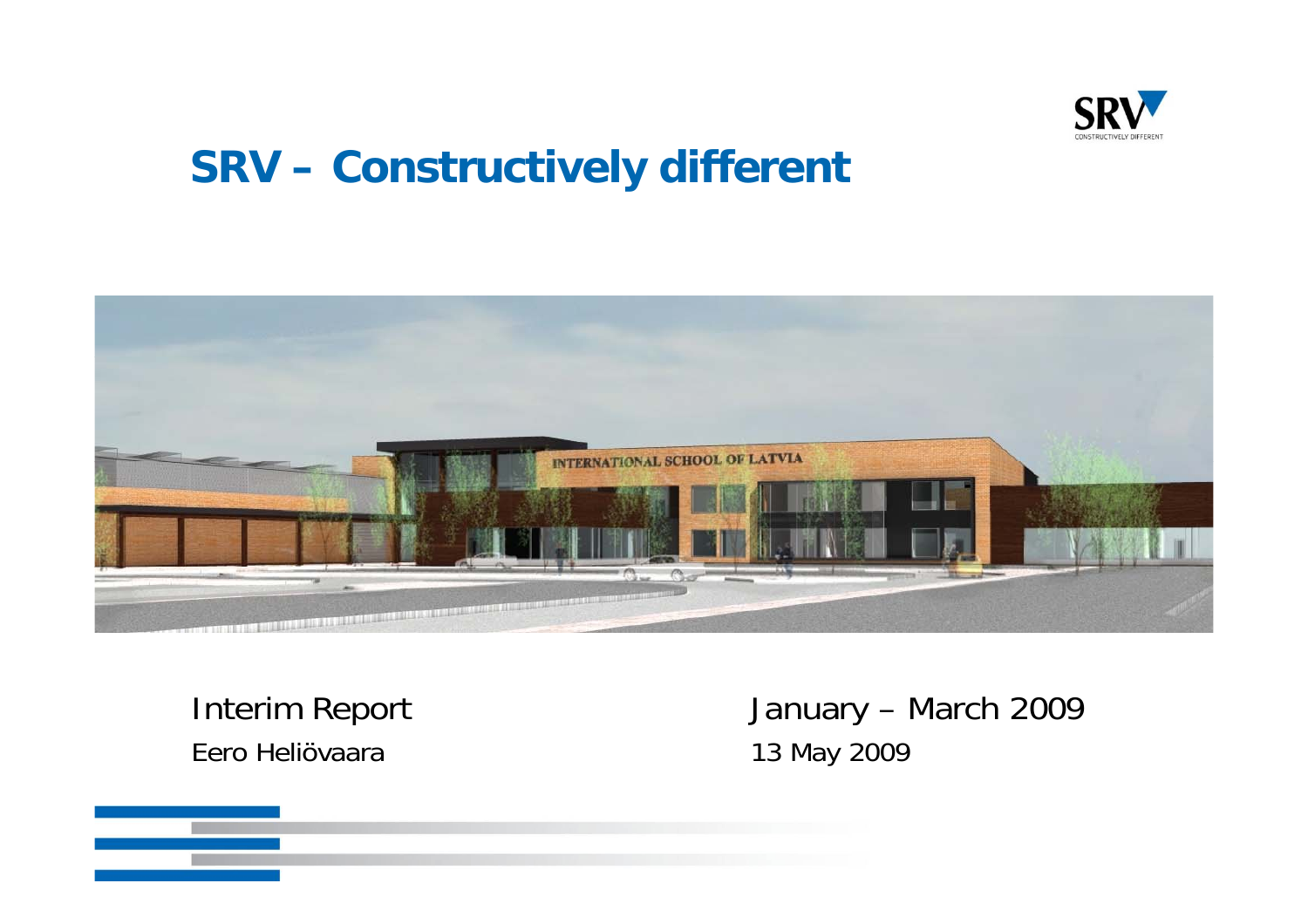# **January – March 2009 in brief**



- •**SRV's operating profit EUR 1.9 million**
- •**Profit before taxes EUR 0.4 million**
- $\bullet$ **S lid it ti 40 9% Solid equity ratio; 40.9%**
- • **Operating profit for Business Premises business area at good level**
	- operating profit margin grew to 10.8 per cent despite lower revenue
	- order backlog EUR 253 million
	- SRV Approach brings benefits for clients and SRV
- • **Slight recovery in Housing business area** 
	- housing sales revived compared with the last quarter of 2008
	- housing sales is estimated to recover close to the 2008 level
- • **Significant projects under development in Russia** 
	- –international financial and economic crisis has delayed developer contracting projects
- •**Fixed costs cut; savings target EUR 6 million in 2009 ; gg**

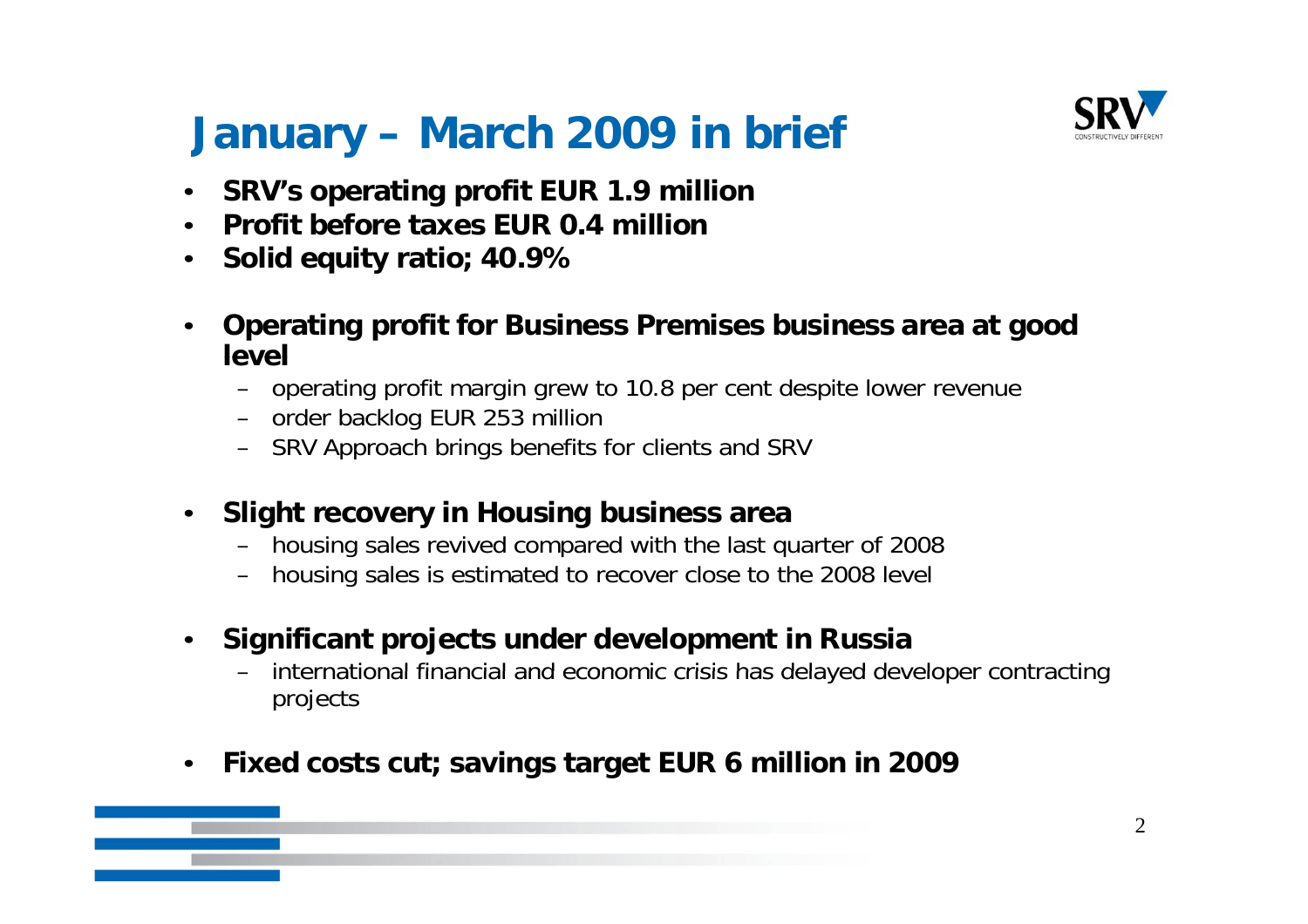# **Business Premises**



|                               | Q <sub>1</sub><br>2009 | Q1<br>2008 | Change<br>Q1 09 vs<br>Q1 08 | Q <sub>4</sub><br>2008 | Change<br>Q1 09 ys<br>Q4 08 |
|-------------------------------|------------------------|------------|-----------------------------|------------------------|-----------------------------|
| <b>Revenue, MEUR</b>          | 54.8                   | 104.8      | $-49.9$                     | 77.9                   | $-23.1$                     |
| <b>Operating Profit, MEUR</b> | 5.9                    | 8.2        | $-2.2$                      | 6.0                    | $-0.1$                      |
| Operating Profit, %           | 10.8%                  | 7.8%       |                             | 7.8%                   |                             |
| Order backlog, MEUR           | 252.8                  | 235.2      | $+17.6$                     | 265.7                  | $-13.0$                     |

- • Revenue decreased by EUR 49.9 million
	- volume of Stockmann's cost-plus contracts (EUR 20 million) is not included in revenue
	- no realisations in Q1 2009 (EUR 9 million in Q1 2008)
- Order backlog volume still on a high level
- Still many projects under negotiations and in tendering
	- profitability of tenders under special observation
- SRV Approach brings benefits for both client and SRV when costs go down
- •Financing has become more difficult for investors putting some projects on hold
- Retail and logistics construction continues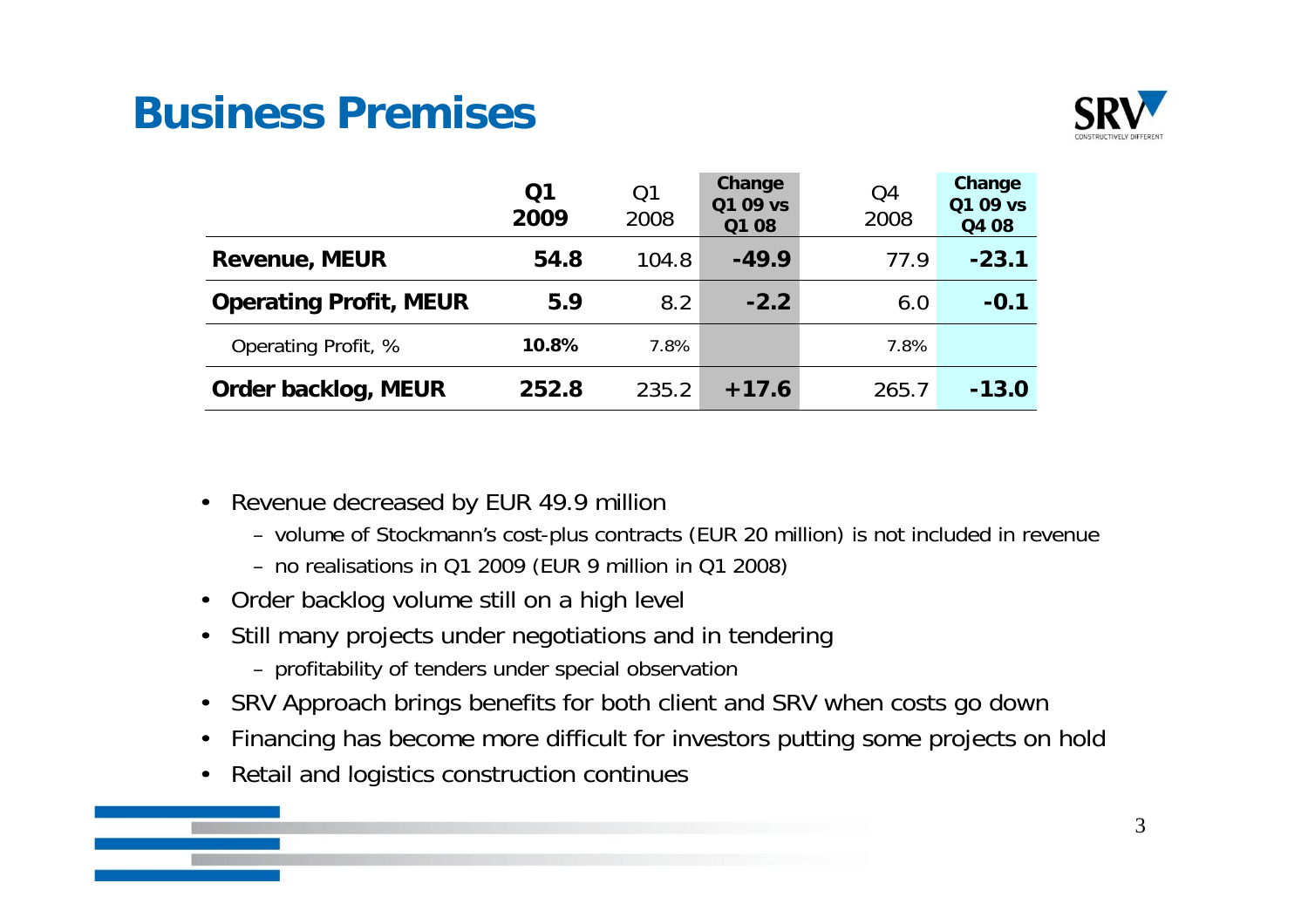# **Housing**



|                               | Q1<br>2009 | Q1<br>2008 | Change<br>Q1 09 ys<br>Q1 08 | Q4<br>2008 | Change<br>Q1 09 vs<br>Q4 08 |
|-------------------------------|------------|------------|-----------------------------|------------|-----------------------------|
| <b>Revenue, MEUR</b>          | 25.8       | 26.0       | $-0.2$                      | 33.3       | $-7.5$                      |
| <b>Operating Profit, MEUR</b> | 0.0        | 0.4        | $-0.4$                      | $-1.2$     | $+1.2$                      |
| Operating Profit, %           | 0.0%       | 1.6%       |                             | $-3.6%$    |                             |
| Order backlog, MEUR           | 169.6      | 182.4      | $-12.7$                     | 154.0      | $+15.6$                     |
| Sold apartments, units        | 27         | 33         | -6                          | 13         | $+14$                       |

- Resources allocated to contracting
	- still strict criteria for starting new developer contracting housing projects
- Housing production activating
- Fixed cost of the business area cut
- •Revived housing sales compared with Q4/2008
- $\bullet$  New customer-oriented concepts for marketing and sales
	- "Save for yourself" live, save and buy
	- "SRV Ekstra" extra services for home buyers
	- "Do-it-yourself" customer planning concepts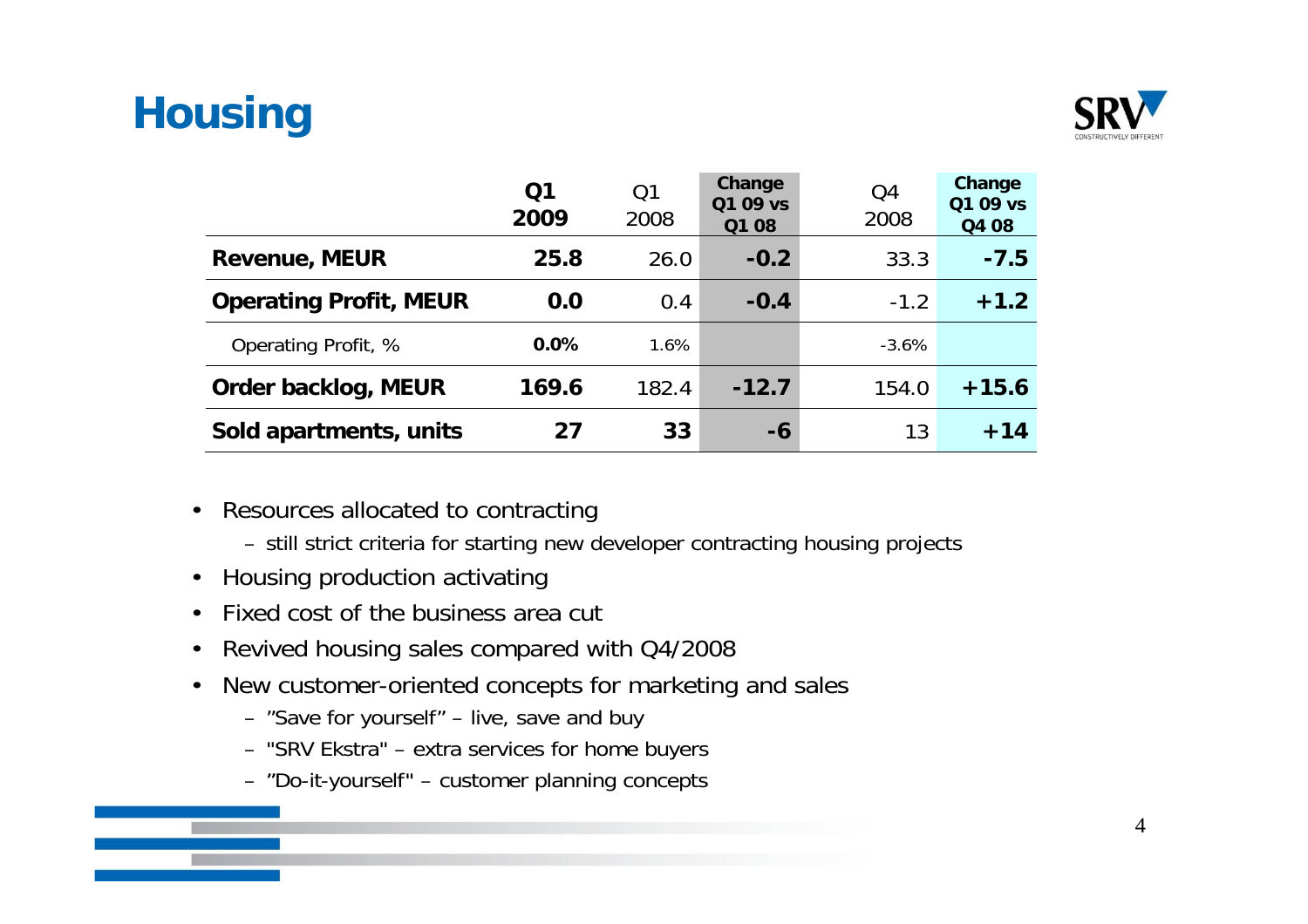#### **Recovery of housing market in Helsinki metropolitan area reflects to demand of new production**





Housing sales, units (Helsinki, Espoo Vantaa)

Average housing prices Espoo, Helsinki, Vantaa area, eur/m2



- pre-owned homes
	- clear increase in volume of duplexes , which reflects also to the number of sales of larger apartments
	- prices leveled-off
	- new production homes
		- demand of pre-owned homes reflects to new production
	- Source: Etuovi.com 7 May 2009, residential transactions, blocks of flats, Espoo, Helsinki, Vantaa



200

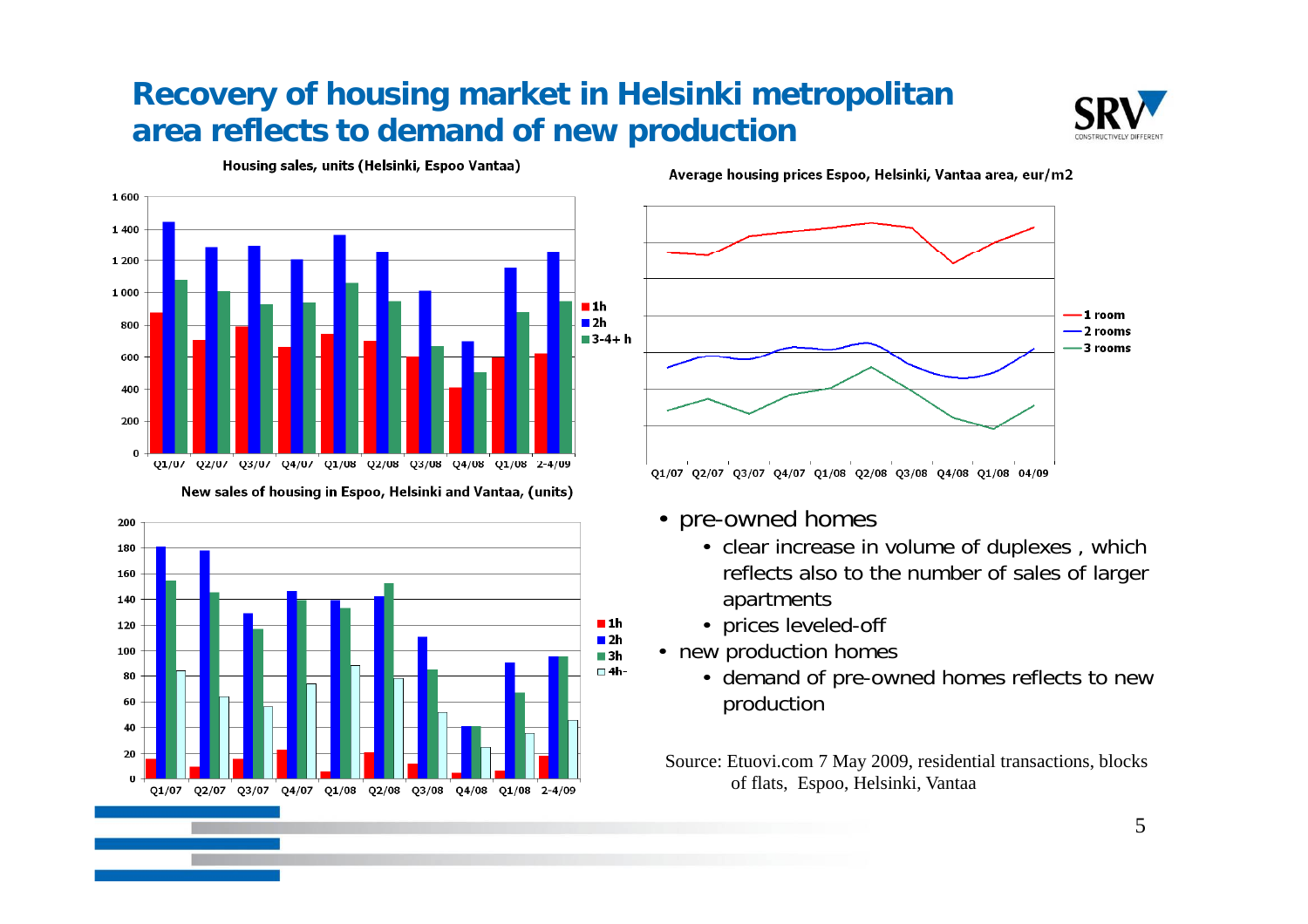

# **Housing**



#### SRV's housing sales in Finland including institutional sales





| <b>Residential production in</b> | $1 - 3/$ | $10 - 12/$ | $7 - 9/$ | $4 - 6/$ | $1 - 3/$ |
|----------------------------------|----------|------------|----------|----------|----------|
| Finland, units                   | 2009     | 2008       | 2008     | 2008     | 2008     |
| Start-ups                        | 4        | 0          | 49       | 53       | 8        |
| Sold                             | 27       | 13         | 32       | 63       | 33       |
| Completed                        | 58       | 0          | 31       | 104      | 125      |
| Completed and unsold 1)          | 156      | 133        | 140      | 128      | 105      |
| Under construction <sup>1)</sup> | 211      | 265        | 251      | 247      | 298      |
| - of which unsold $1$            | 180      | 226        | 232      | 227      | 260      |
| $1$ at the end of the period     |          |            |          |          |          |

Negotiation contract is a project carried out by the client and the contractor in cooperation without tendering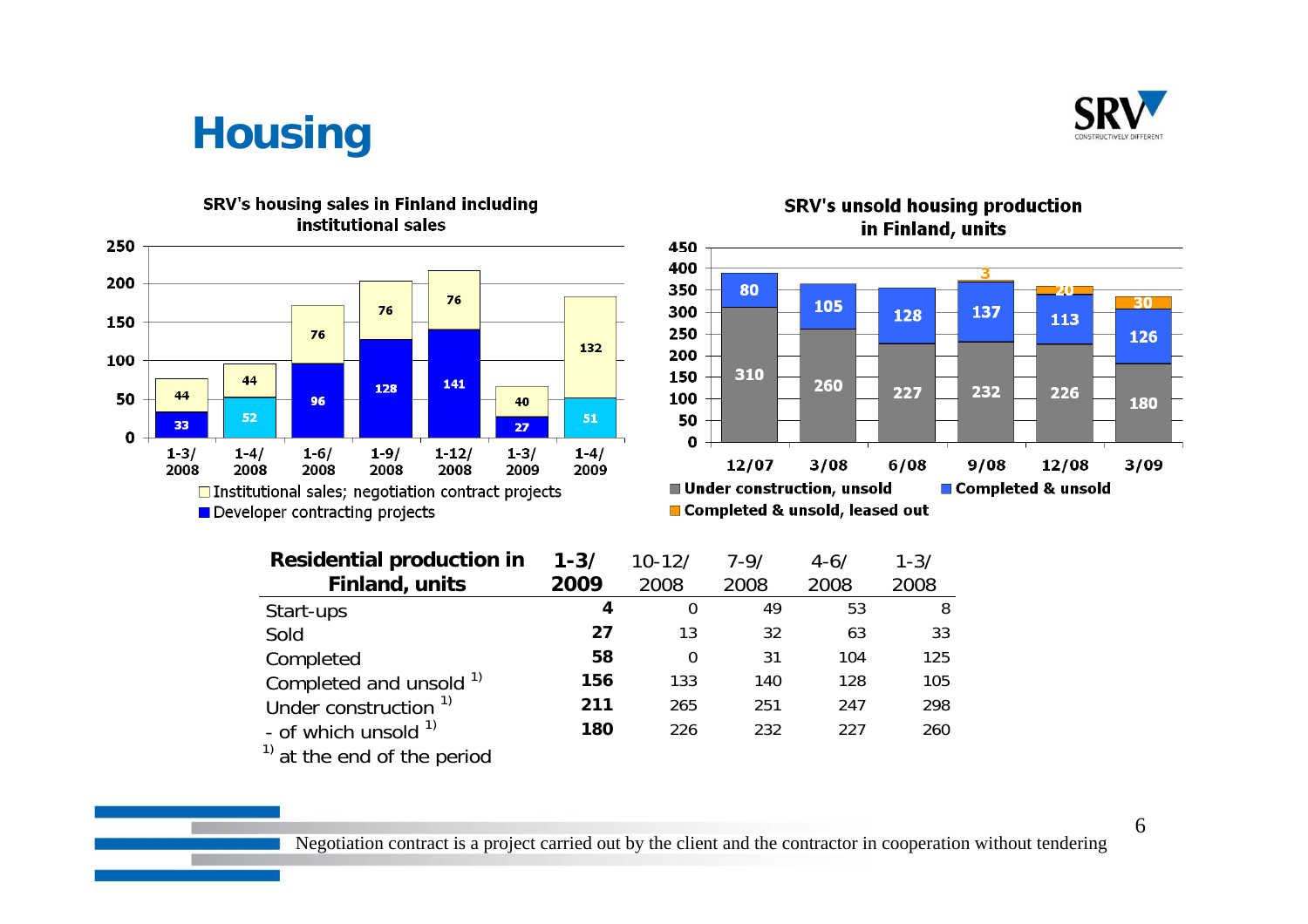# **International**



|                               | Q1<br>2009 | Q1<br>2008 | Change<br>Q1 09 ys<br>Q1 08 | Q4<br>2008 | Change<br>Q1 09 ys<br>Q4 08 |
|-------------------------------|------------|------------|-----------------------------|------------|-----------------------------|
| <b>Revenue, MEUR</b>          | 5.8        | 15.7       | $-10.0$                     | 10.2       | $-4.5$                      |
| <b>Operating Profit, MEUR</b> | $-2.5$     | 1.2        | $-3.7$                      | $-2.7$     | $+0.2$                      |
| Operating Profit, %           | $-43.3%$   | 7.9%       |                             | $-26.5%$   |                             |
| Order backlog, MEUR           | 31.5       | 33.7       | $-2.2$                      | 35.6       | $-4.1$                      |

- •Number of projects under construction decreased due to financial crisis
- •Development of developer contracting projects in Russia continues
- •Lesser volume in Baltic business operations – fixed costs adapted
- $\bullet$ Investor market weakened, more difficult to sell projects
- •Getting financing for projects is the biggest challenge for starting up projects
- $\bullet$  Russian market is extremely interesting
	- need for construction unchanged
	- market disturbance creates possibilities

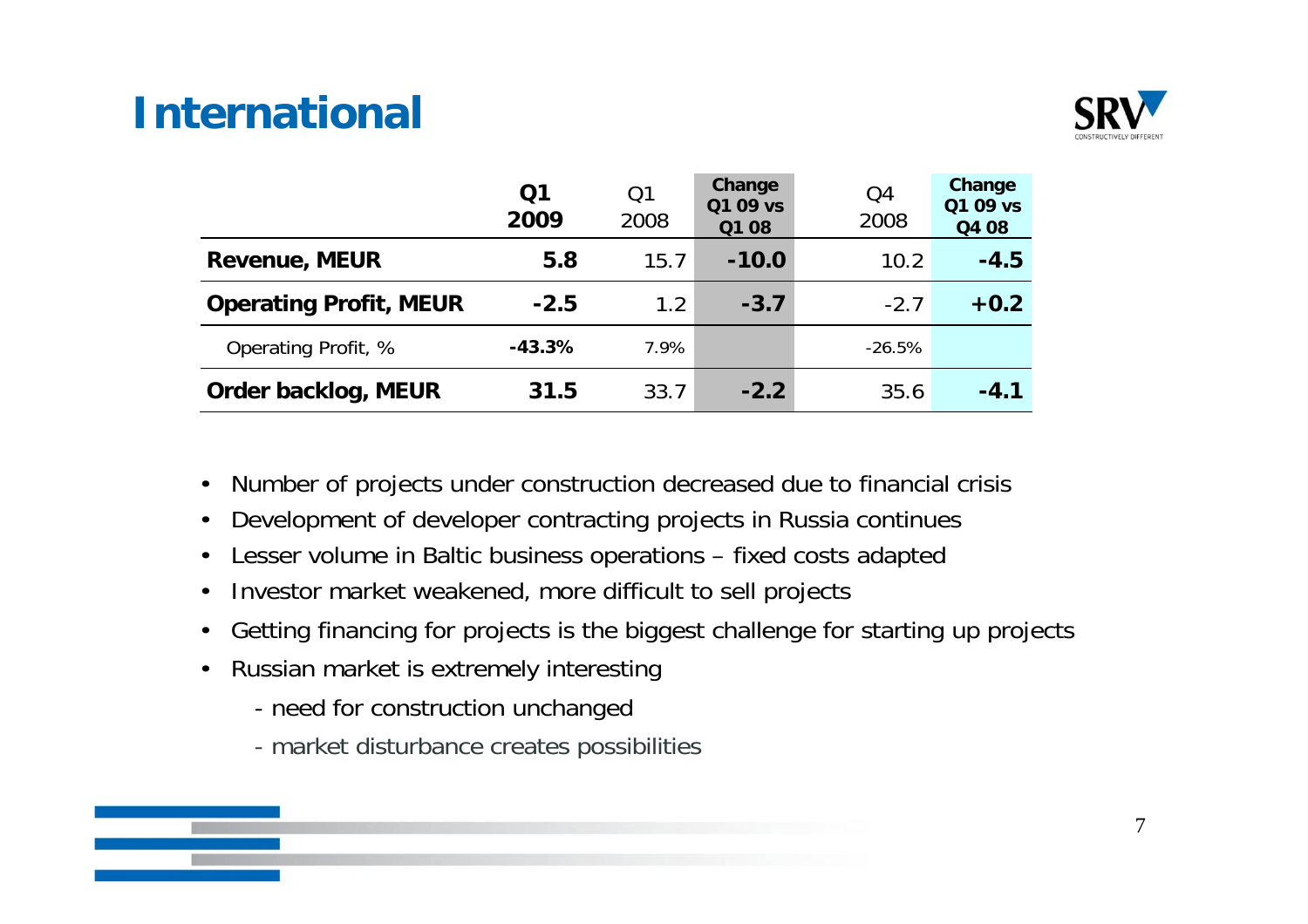

# **Development of business operations and projects in Russia**

- • Etmia II –office project (Moscow)
	- completion in early 2009, negotiations with tenants under way
- • Mytischi shopping centre (Moscow)
	- development continues
- Septem City -multi function area (St Petersburg)
	- an area of 8.5 hectares acquired, with approximately 80.000 m2 of leased industrial and offices premises
	- EUR 50 million invested , development of phase I commenced
- Eurograd-logistics area (St Petersburg)
	- planning of phase I started
- Further renovation of Rezidor hotels (St Petersburg)
	- Pulkovskaya and Pribaltiskaya hotels
- Papula residential project (Vyborg)
	- I-block completed in early 2009

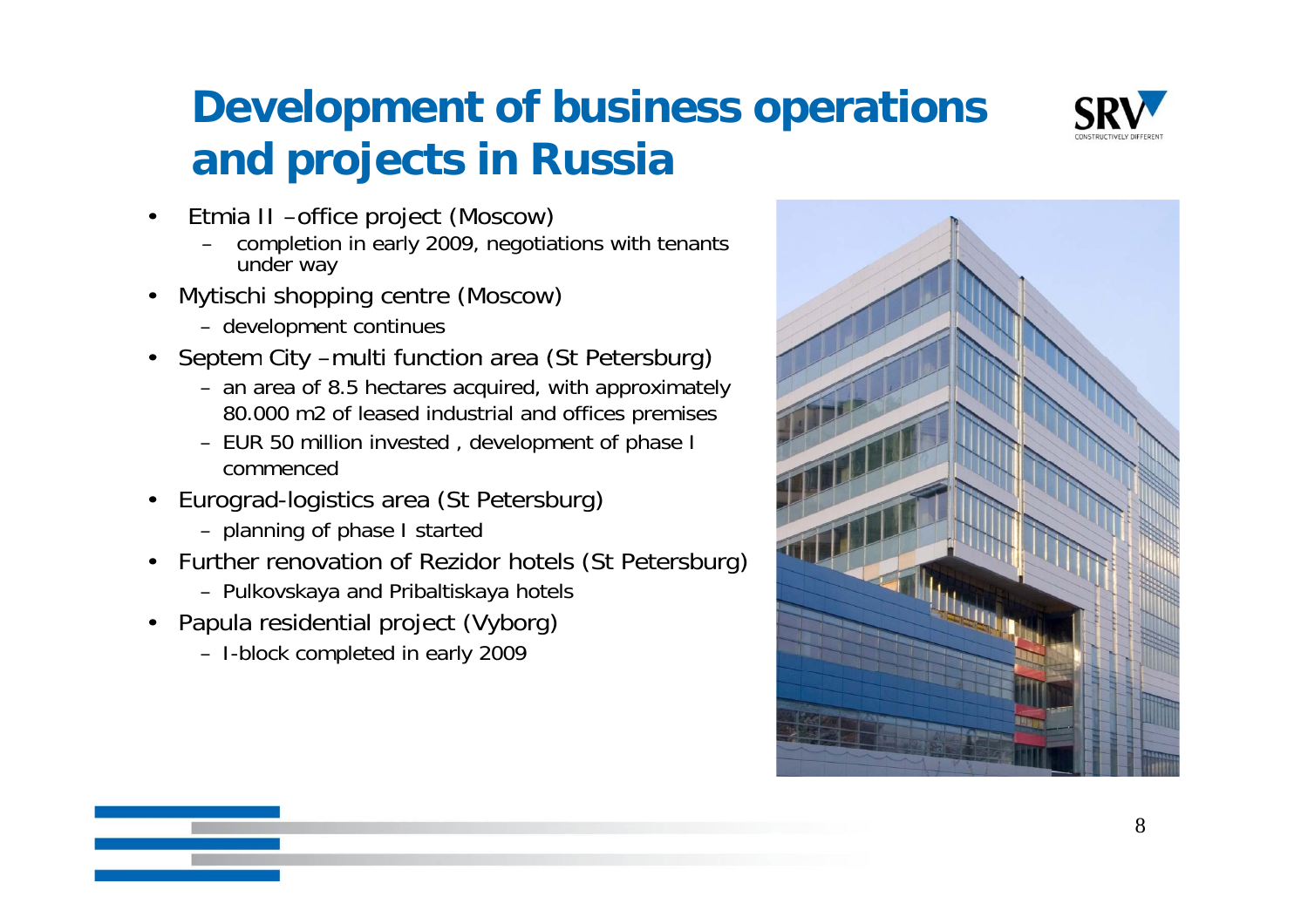# **January-March/2009** in brief



|                                     | Q <sub>1</sub><br>2009 | Q <sub>1</sub><br>2008 | Change<br>Q1 09 vs<br>Q1 08 | Q4<br>2008 | Change<br>Q1 09 vs<br>Q4 08 | Change<br>Q1 09 vs<br>Q4 08 |
|-------------------------------------|------------------------|------------------------|-----------------------------|------------|-----------------------------|-----------------------------|
| <b>Revenue, MEUR</b>                | 86.4                   | 146.4                  | $-60.0$                     | 121.4      | $-35.0$                     | 537.0                       |
| <b>Operating Profit, MEUR</b>       | 1.9                    | 8.9                    | $-7.0$                      | 0.7        | $+1.1$                      | 32.9                        |
| Operating Profit, %                 | 2.2%                   | 6.1%                   |                             | 0.6%       |                             | 6.1%                        |
| Financial income and expenses, MEUR | $-1.5$                 | $-0.6$                 | $-0.9$                      | $-3.3$     | $+1.8$                      | $-9.2$                      |
| <b>Profit befor taxes</b>           | 0.4                    | 8.3                    | $-7.9$                      | $-2.6$     | $+3.0$                      | 23.7                        |
| Order backlog, MEUR                 | 453.9                  | 451.3                  | $+2.7$                      | 455.3      | $-1.4$                      | 455.3                       |
| <b>EPS, EUR</b>                     | 0.00                   | 0.16                   | $-0.16$                     | $-0.06$    | $+0.06$                     | 0.43                        |
| Equity ratio, %                     | 40.9                   | 52.1                   |                             |            |                             | 41.3                        |

- $\bullet$  Revenue decreased by EUR 60 million
	- Revenue in Business Premises was cut by:
		- Volume of Stockmann's cost-plus contracts (EUR 20 million) is not included in revenue
		- no realisations in Q1 2009 (EUR 9 million in Q1 2008)
- Order backlog volume could be retained
- $\bullet$ Target for fixed costs savings programme EUR 6 million in 2009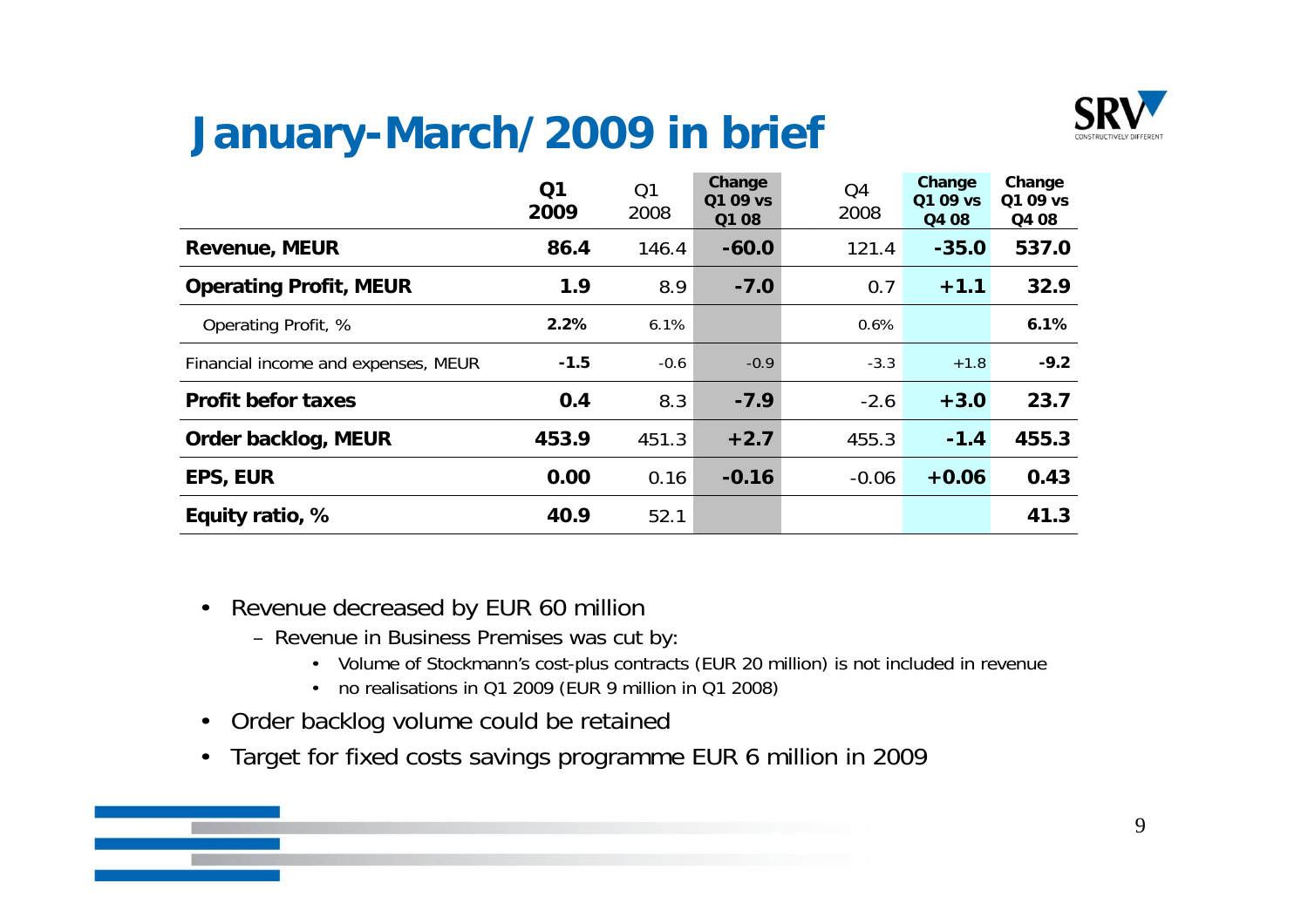

# **Order backlog**

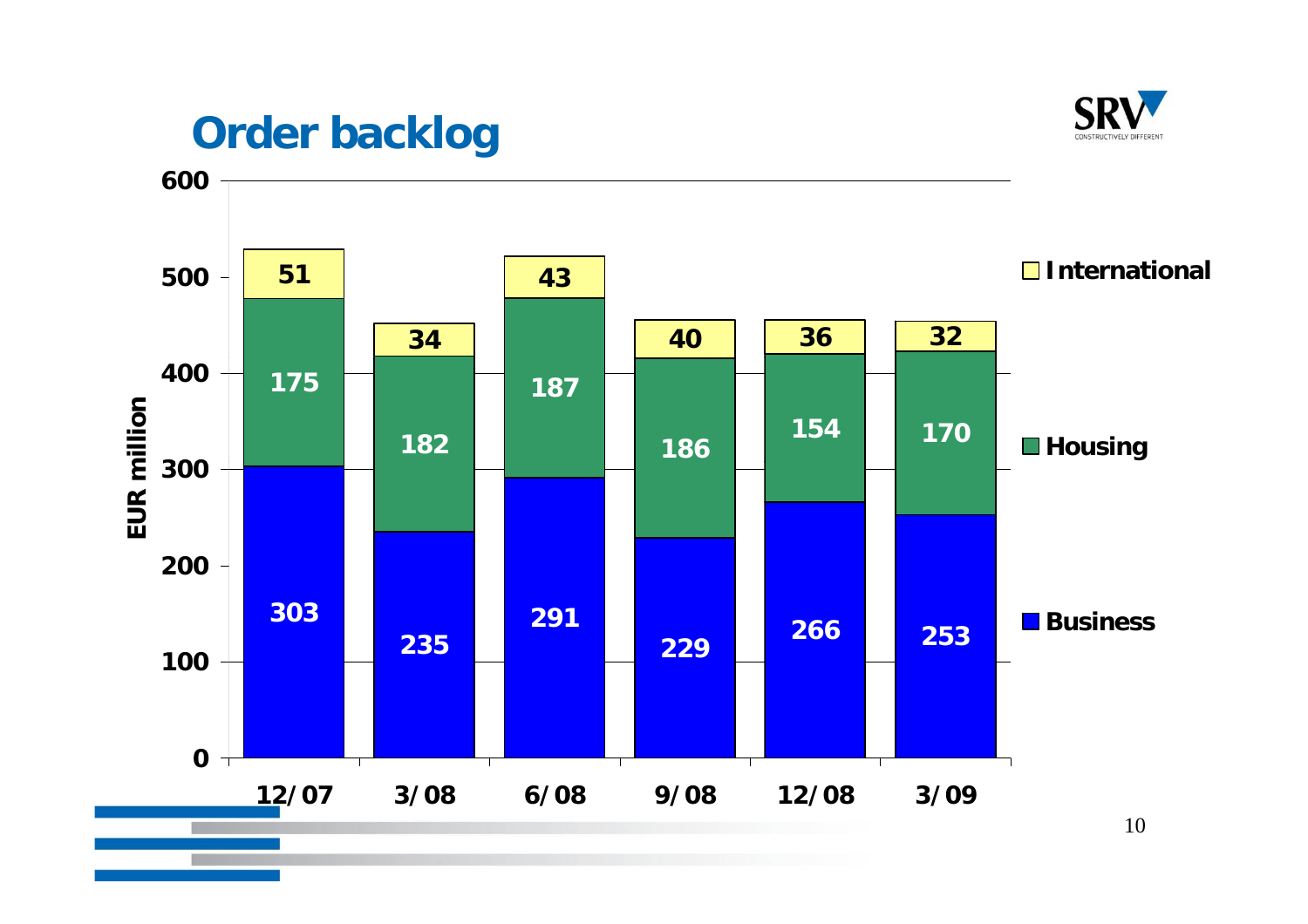# **Competitive edge**



# Project development Project mana gement im plementation

# SRV Approach

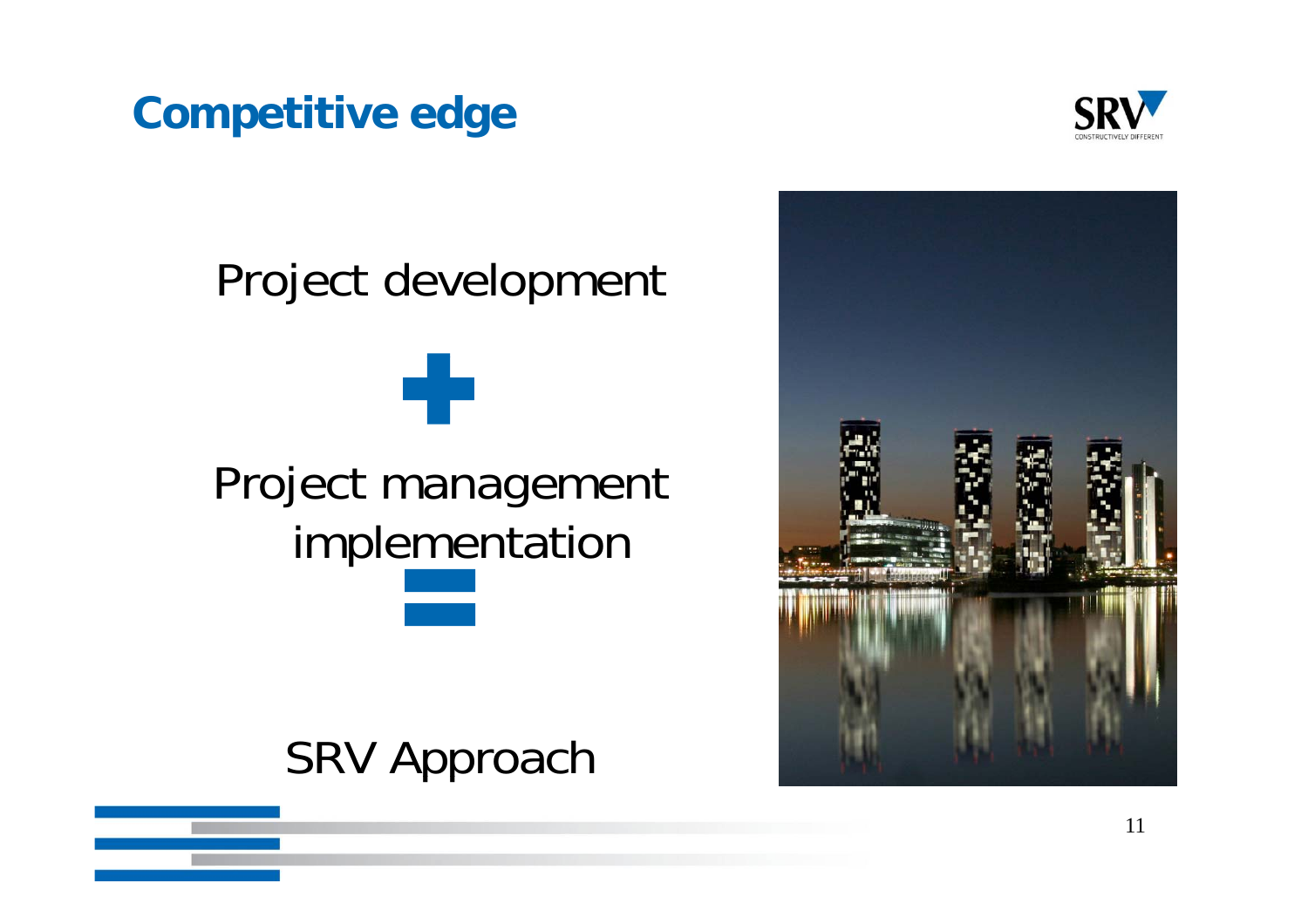# **Versatile business portfolio**



|             | <b>Busienss</b><br><b>Premises</b> | • Retail<br>• Offices and hotels<br>• Logistics centres |  |
|-------------|------------------------------------|---------------------------------------------------------|--|
| Developemtn | <b>Housing</b>                     | • City apartments<br>• Terraced houses                  |  |
| Project     | Inter-<br>national                 | • Retail<br>• Offices and hotels<br>• Logistics centres |  |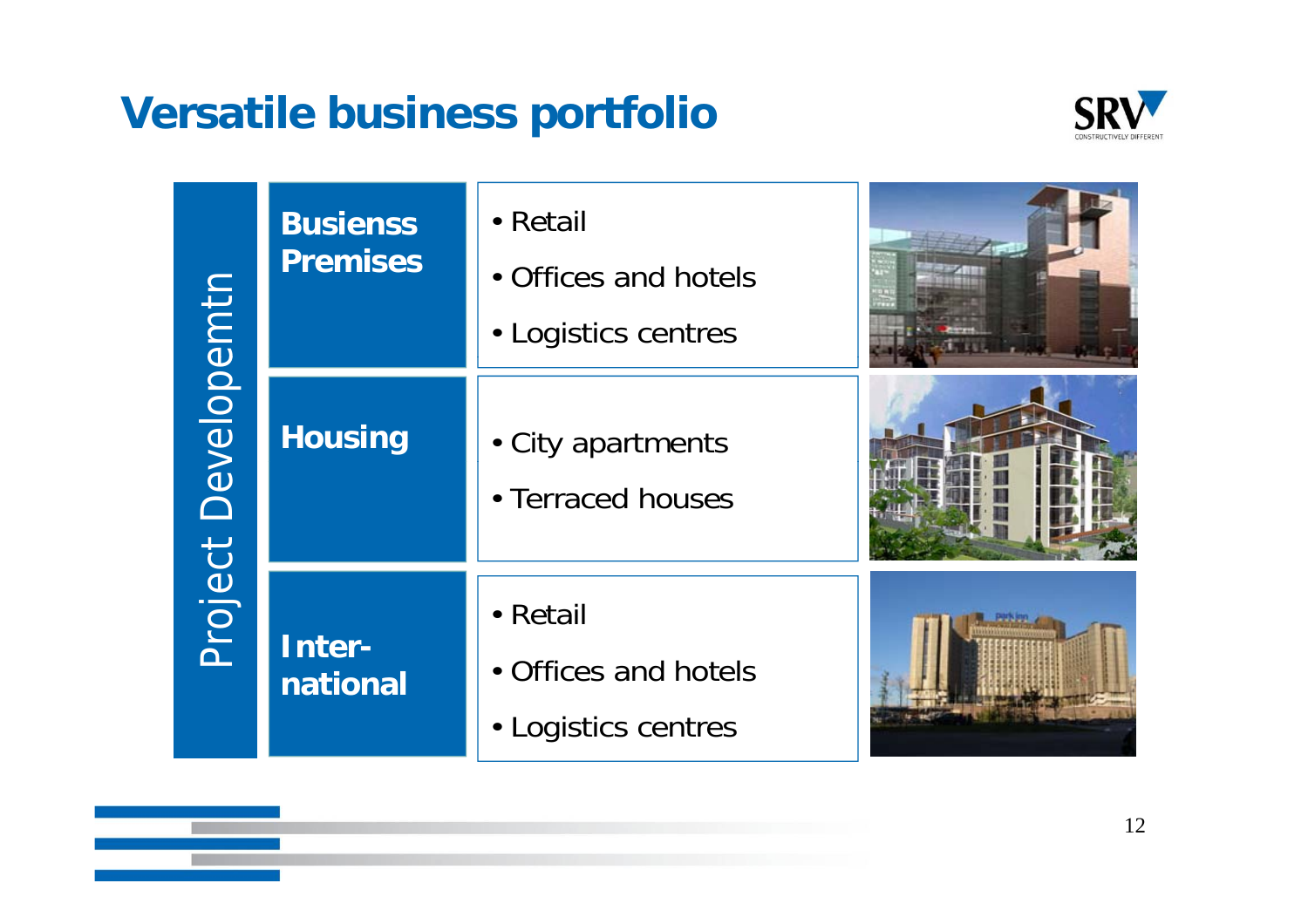# **SRV s' blueprints**



#### Logistics **Contract Contract Contract Contract Contract Contract Contract Contract Contract Contract Contract Contract Contract Contract Contract Contract Contract Contract Contract Contract Contract Contract Contract Cont**

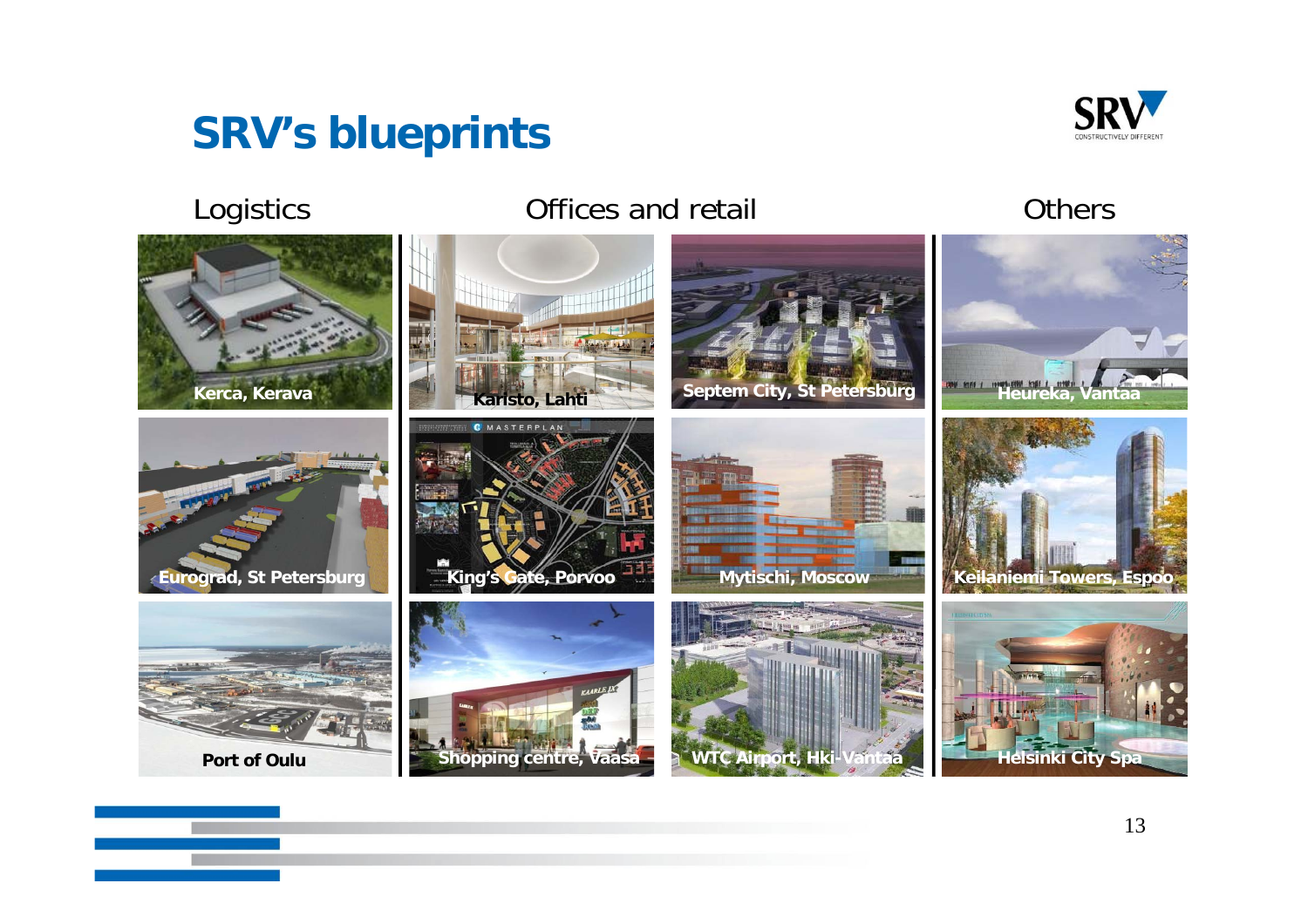# **SRV has solid financing positions**



- $\bullet$ Committed financing reserves and cash reserves over EUR 130 million
- $\bullet$ Commercial paper market favourable source for SRV
- •Interests rates of loans fixed to short Euro rates
- •Equity ratio 40.9%



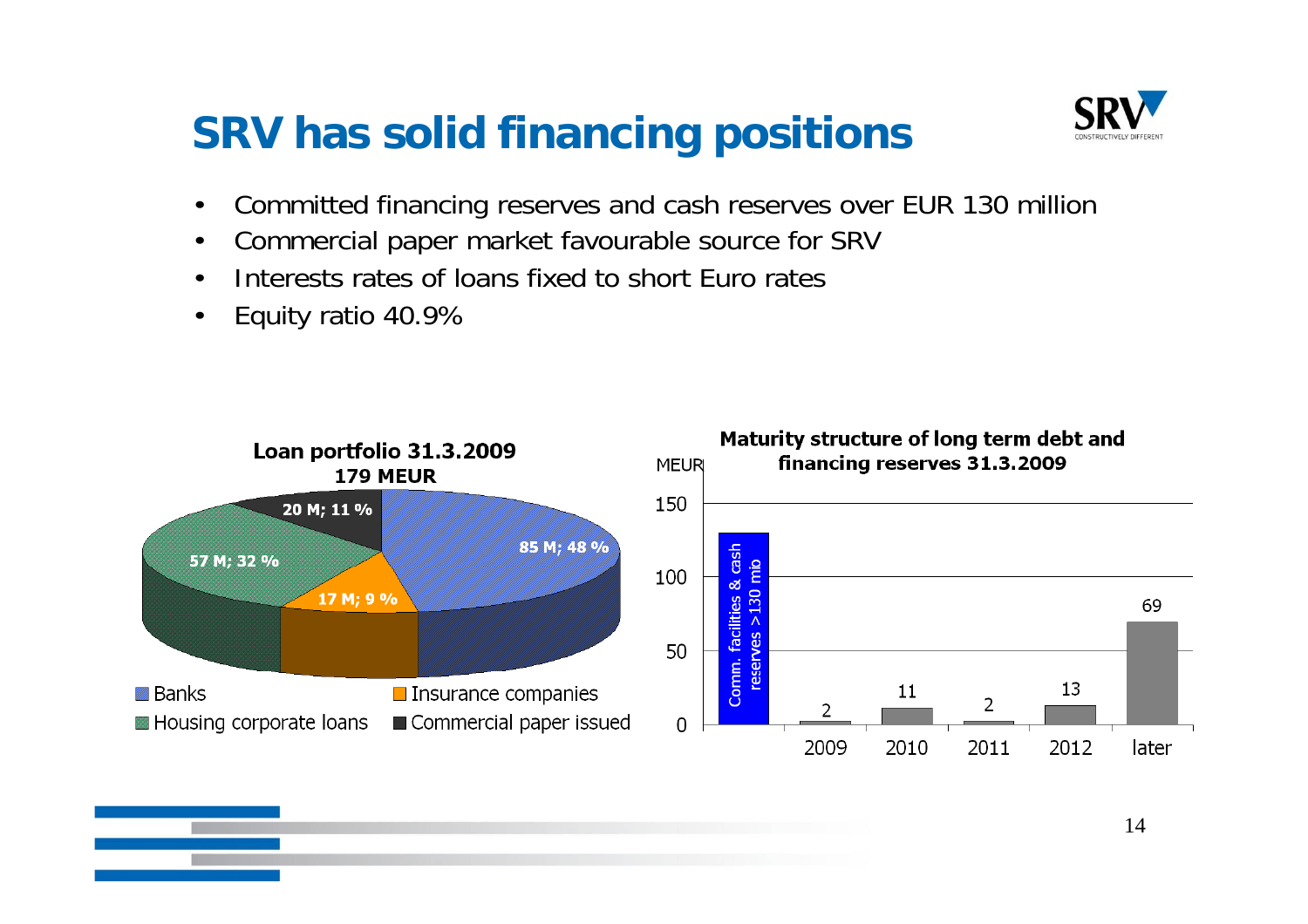# **Prospects for the near future the**



- **Construction of retail and logistics premises carries on**
- •**Renovation increases**
- $\bullet$ **Housing production activating**
- $\bullet$  **Large potential in Russia** 
	- need for construction unchanged
	- market disturbance creates possibilities

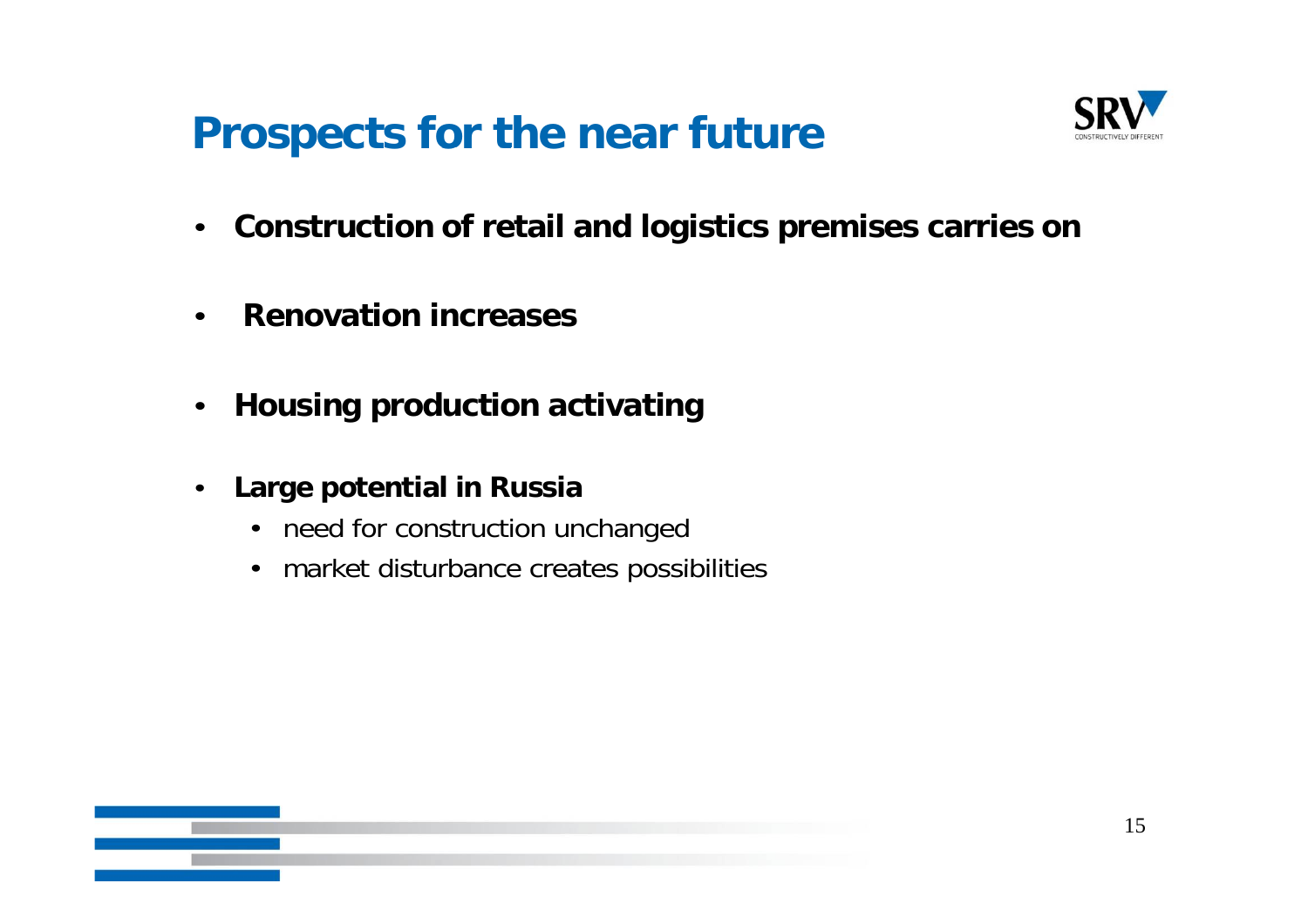# **Business outlook**



- The international financial crisis has complicated the financing of property investments and weakened the economic outlook. Startup decisions of new projects and housing sales, in particular, face uncertainties
- The trend in revenue, operating profit and earnings in 2009 will be affected by success of the sales of developer contracting sites and the volume of new work orders. Costs will be cut to improve profitability.
- Revenue and operating profit in 2009 are estimated to be below the previous year's figures, but profit before taxes is estimated to be clearly positive.

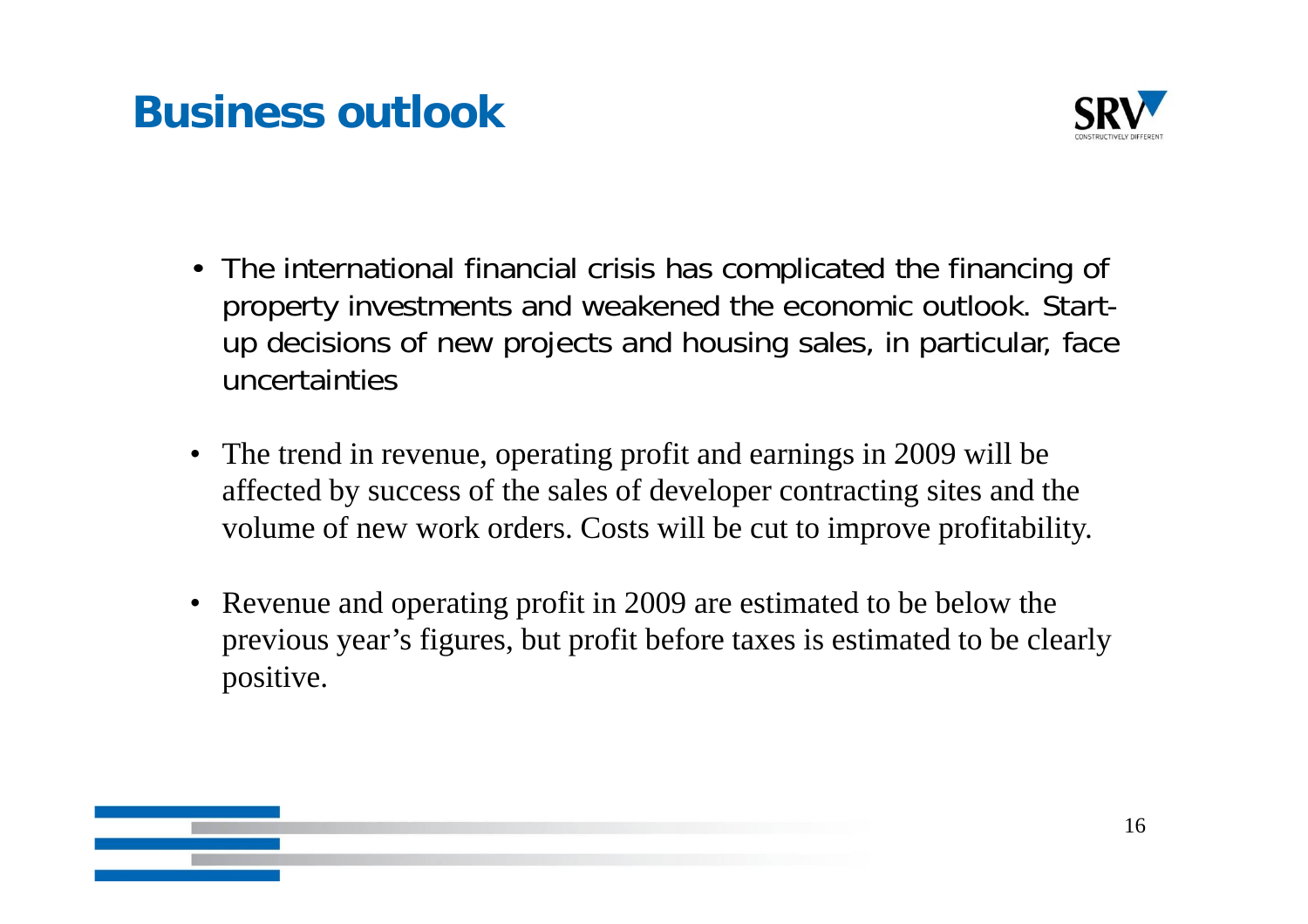

# **SRV Financial Report January – March 2009 Appendices**

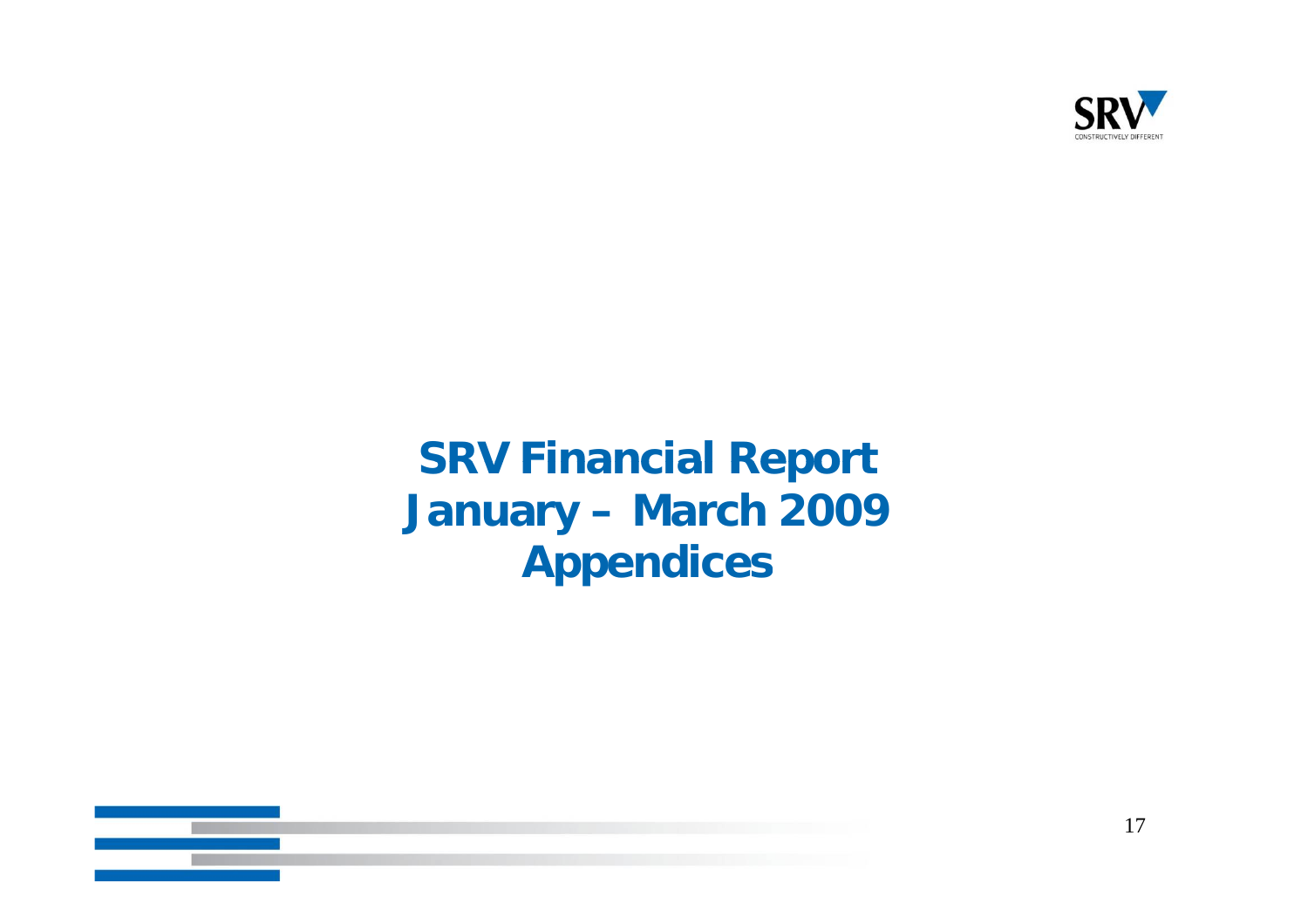

#### **Group** key figures

| <b>Group key figures</b>       | <b>IFRS</b> | <b>IFRS</b> |             |         | <b>IFRS</b> |  |
|--------------------------------|-------------|-------------|-------------|---------|-------------|--|
|                                | $1 - 3/$    | $1 - 3/$    | change,     | change, | $1 - 12/$   |  |
| (EUR million)                  | 2009        | 2008        | <b>MEUR</b> | %       | 2008        |  |
| Revenue                        | 86.4        | 146.4       | $-60.0$     | $-41.0$ | 537.0       |  |
| Operating profit               | 1.9         | 8.9         | $-7.0$      | $-78.9$ | 32.9        |  |
| Financial income and expenses, |             |             |             |         |             |  |
| total                          | $-1.5$      | $-0.6$      | $-0.9$      | 136.9   | $-9.2$      |  |
| Profit before taxes            | 0.4         | 8.3         | $-7.9$      | $-95.1$ | 23.7        |  |
| Order backlog                  | 453.9       | 451.3       | 2.7         | 0.6     | 455.3       |  |
| Operating profit, %            | 2.2         | 6.1         |             |         | 6.1         |  |
| Net profit, %                  | 0.0         | 4.0         |             |         | 2.8         |  |
| Equity ratio, %                | 40.9        | 52.1        |             |         | 41.3        |  |
| Net interest bearing debt      | 170.6       | 76.1        |             |         | 169.4       |  |
| Gearing, %                     | 105.3       | 46.3        |             |         | 101.7       |  |
| Return on investment, $% ^{1}$ | 2.9         | 16.7        |             |         | 12.9        |  |
| Return on equity, $% ^{1}$     | 0.0         | 14.6        |             |         | 9.4         |  |
| Earnings per share, EUR        | 0.00        | 0.16        |             |         | 0.43        |  |
| Equity per share, EUR          | 4.42        | 4.38        |             |         | 4.54        |  |
| Weighted average number of     |             |             |             |         |             |  |
| shares outstanding             | 36.2        | 36.7        |             |         | 36.5        |  |

• In calculating the key ratio only the profit for the period has been annualised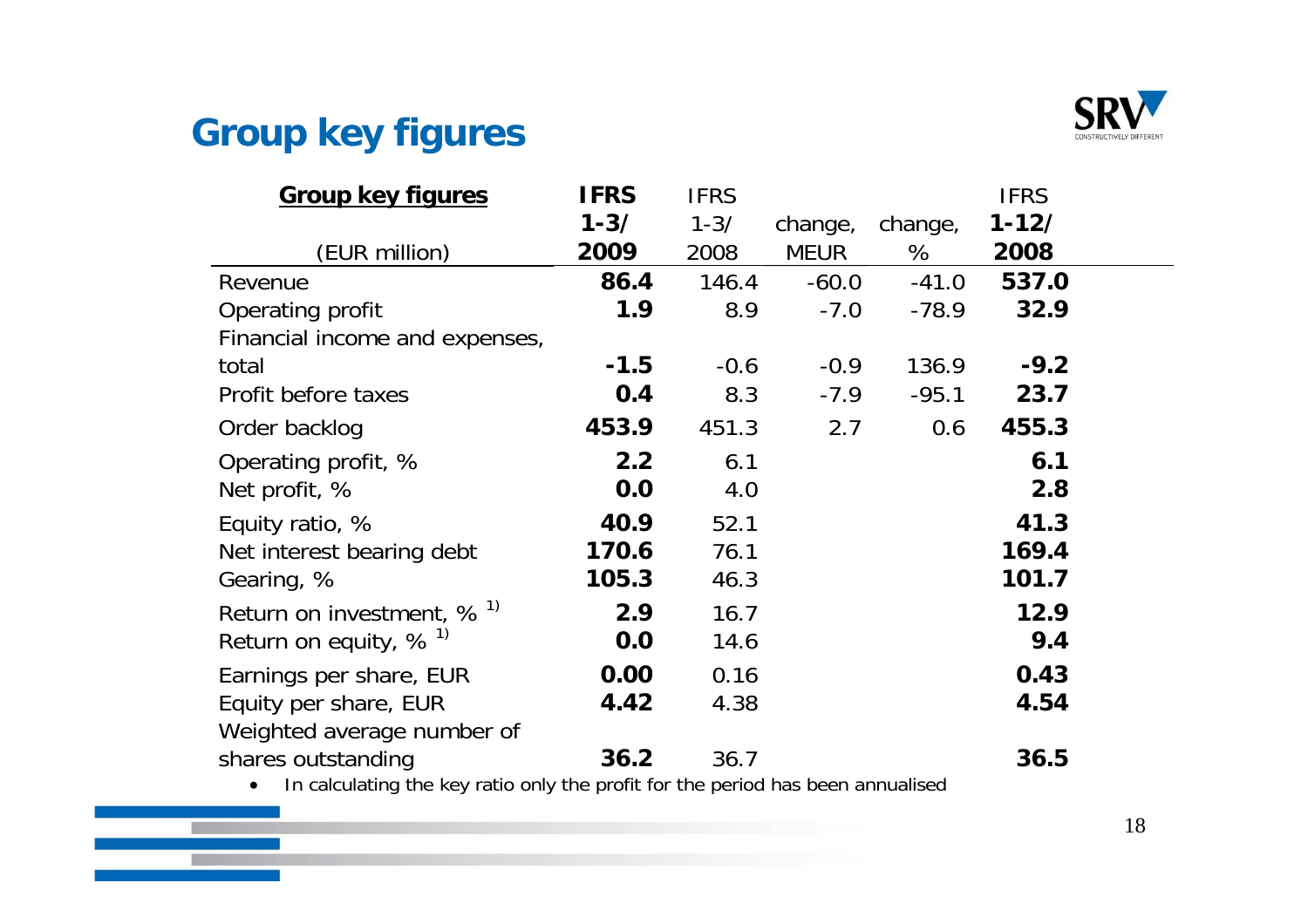

### **Key g () fi ures (1)**

**The State** 

|                                           |                    | <b>IFRS</b> | <b>IFRS</b> | <b>IFRS</b> |
|-------------------------------------------|--------------------|-------------|-------------|-------------|
|                                           |                    | $1 - 3/$    | $1 - 3/$    | $1 - 12/$   |
|                                           |                    | 2009        | 2008        | 2008        |
| Revenue                                   | <b>EUR million</b> | 86.4        | 146.4       | 537.0       |
| Operating profit                          | <b>EUR million</b> | 1.9         | 8.9         | 32.9        |
| Operating profit, % of revenue            | %                  | 2.2         | 6.1         | 6.1         |
| Profit before taxes                       | <b>EUR million</b> | 0.4         | 8.3         | 23.7        |
| Profit before taxes, % of revenue         | %                  | 0.5         | 5.7         | 4.4         |
| Net profit attributable to equity holders |                    |             |             |             |
| of the parent company                     | <b>EUR million</b> | 0.1         | 5.8         | 15.7        |
| Return on equity <sup>1)</sup>            | %                  | 0.0         | 14.6        | 9.4         |
| Return on investment <sup>1)</sup>        | %                  | 2.9         | 16.7        | 12.9        |
| Invested capital                          | <b>EUR million</b> | 341.1       | 259.8       | 339.4       |
| Equity ratio                              | %                  | 40.9        | 52.1        | 41.3        |
| Net interest-bearing debt                 | <b>EUR million</b> | 170.6       | 76.1        | 169.4       |
| Gearing ratio                             | %                  | 105.3       | 46.3        | 101.7       |
| Order backlog                             | <b>EUR million</b> | 453.9       | 451.3       | 455.3       |
| Personnel on average                      |                    | 815         | 779         | 871         |
| Property, plant and equipment             |                    |             |             |             |
| investments                               | <b>EUR million</b> | 0.1         | 0.7         | 16.8        |
| Property, plant and equipment             |                    |             |             |             |
| investments, % of revenue                 | %                  | 0.1         | 0.5         | 3.1         |

1) In calculating the key ratio only the profit for the period has been annualised

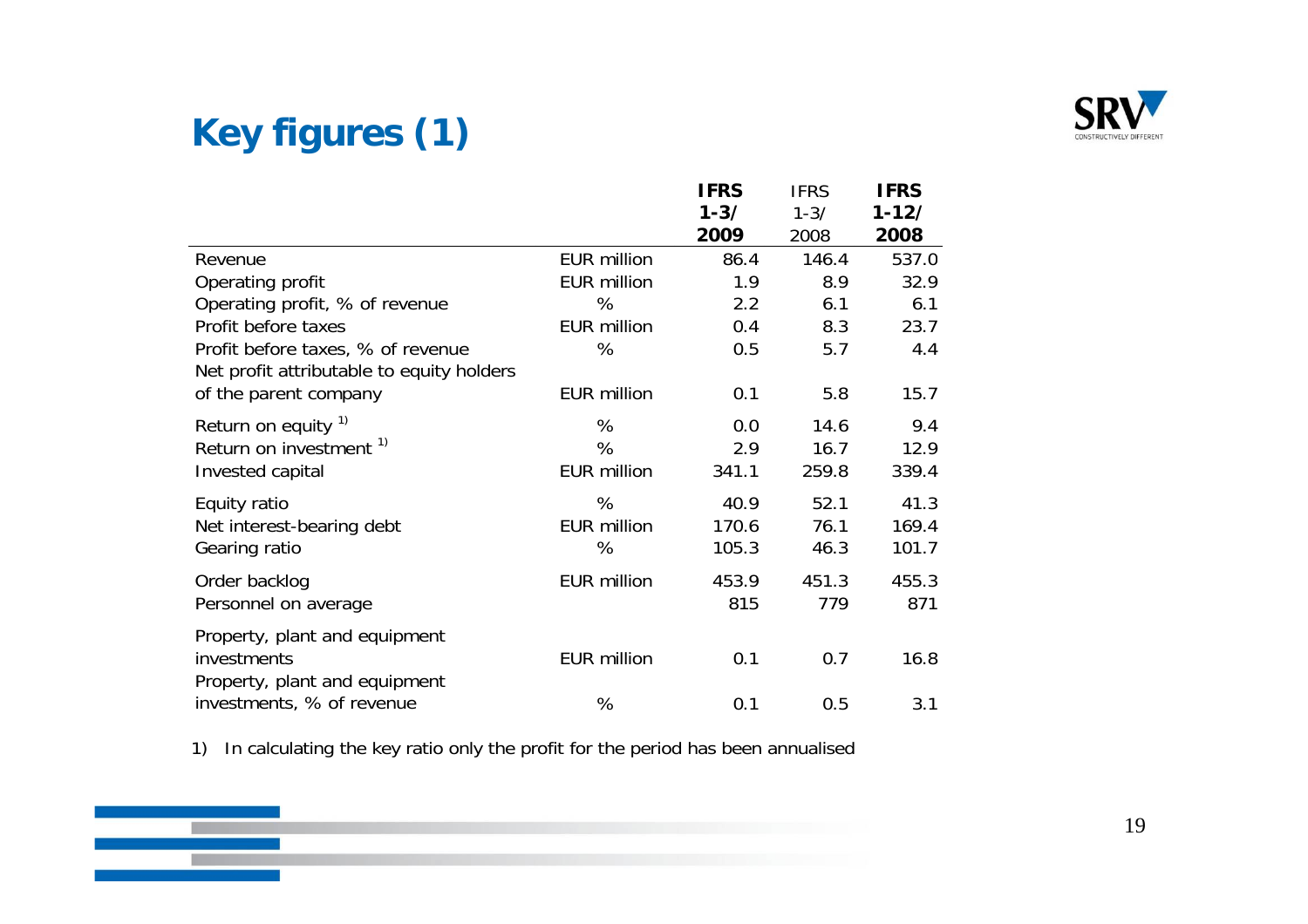

### **Key figures (2)**

|                                                |                    | <b>IFRS</b> | <b>IFRS</b> | <b>IFRS</b> |
|------------------------------------------------|--------------------|-------------|-------------|-------------|
|                                                |                    | $1 - 3/$    | $1 - 3/$    | $1 - 12/$   |
|                                                |                    | 2009        | 2008        | 2008        |
| Earnings per share, share issue adjusted       | <b>EUR</b>         | 0.00        | 0.16        | 0.43        |
| Equity per share, share issue adjusted         | <b>EUR</b>         | 4.42        | 4.38        | 4.54        |
| Dividend per share, share issue adjusted       | <b>EUR</b>         |             |             | 0.12        |
| Dividend payout ratio                          | %                  |             |             | 27.9        |
| Dividend yield                                 | %                  |             |             | 3.5         |
| Price per earnings ratio                       |                    |             |             | 8.1         |
| Share price development                        |                    |             |             |             |
| Share price at the end of the period           | <b>EUR</b>         | 3.00        | 5.55        | 3.47        |
| Average share price                            | <b>EUR</b>         | 3.47        | 5.55        | 5.05        |
| Lowest share price                             | <b>EUR</b>         | 2.76        | 4.67        | 2.82        |
| Highest share price                            | <b>EUR</b>         | 4.79        | 6.60        | 6.60        |
| Market capitalisation at the end of the period | <b>EUR million</b> | 108.6       | 203.7       | 125.7       |
| Trading volume                                 | 1,000              | 2 0 5 0     | 5078        | 13 543      |
| Trading volume                                 | %                  | 5.7         | 13.8        | 37.1        |
| Weighted average number of shares              |                    |             |             |             |
| outstanding                                    | 1,000              | 36 202      | 36 718      | 36 526      |
| Number of shares outstanding at the end of     |                    |             |             |             |
| the period                                     | 1,000              | 36 197      | 36 697      | 36 210      |



20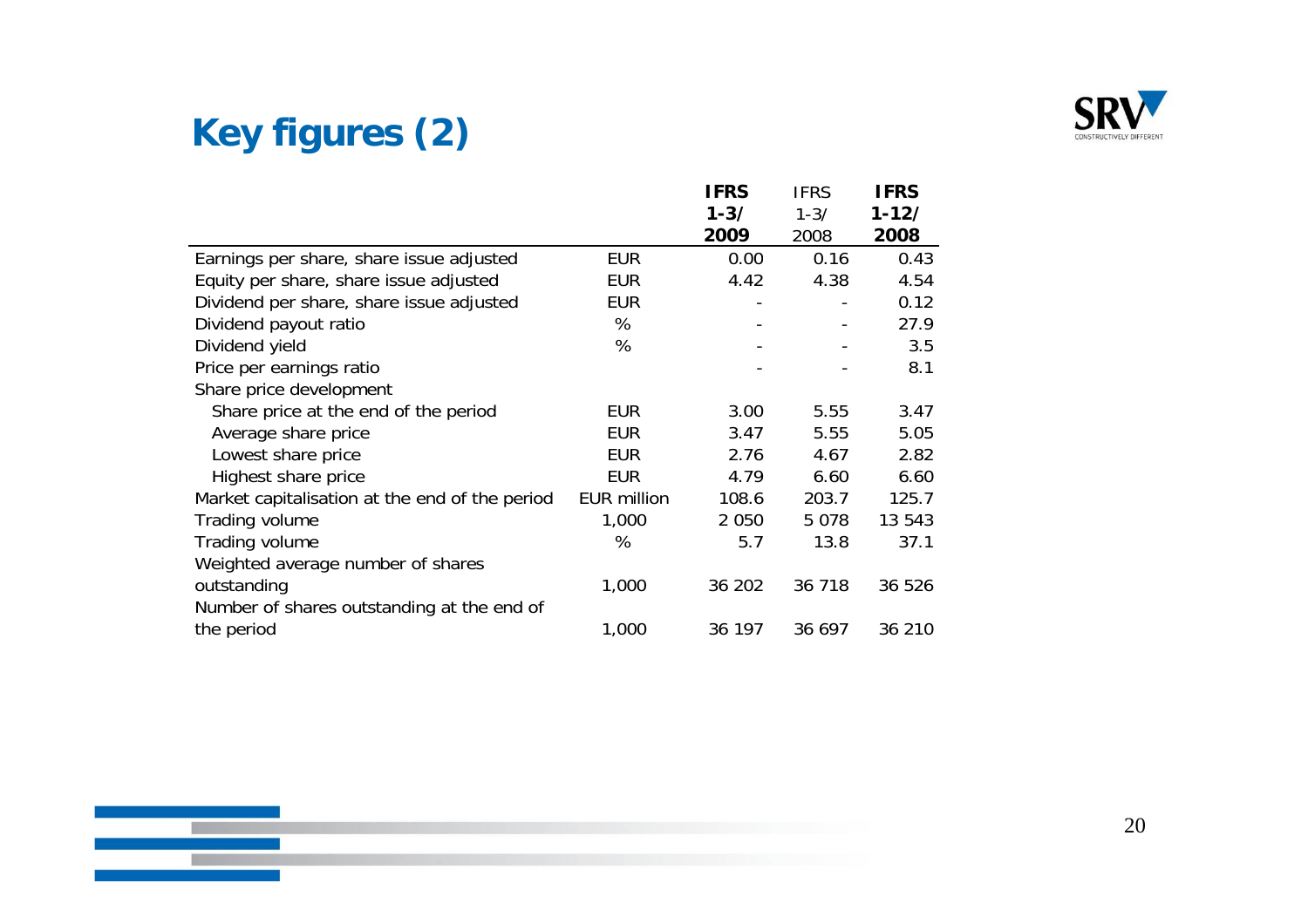

#### **Consolidated income statement**

| <b>Consolidated income</b>                   | <b>IFRS</b> | <b>IFRS</b> |             |          | <b>IFRS</b> |
|----------------------------------------------|-------------|-------------|-------------|----------|-------------|
| statement                                    | $1 - 3/$    | $1 - 3/$    | change,     | change,  | $1 - 12/$   |
| (EUR million)                                | 2009        | 2008        | <b>MEUR</b> | %        | 2008        |
| Revenue                                      | 86.4        | 146.4       | $-60.0$     | $-41.0$  | 537.0       |
| Other operating income                       | 0.5         | 0.4         | 0.1         | 28.4     | 1.4         |
| Change in inventories of finished goods      |             |             |             |          |             |
| and work in progress                         | 7.6         | 1.4         | 6.2         | 444.4    | 53.5        |
| Use of materials and services                | $-77.2$     | $-124.0$    | 46.8        | $-37.7$  | $-495.3$    |
| Employee benefit expenses                    | $-11.6$     | $-11.3$     | $-0.3$      | 2.7      | $-46.3$     |
| Depreciation and impairments                 | $-0.9$      | $-0.6$      | $-0.3$      | 52.0     | $-3.2$      |
| Other operating expenses                     | $-2.9$      | $-3.4$      | 0.5         | $-15.4$  | $-14.1$     |
| <b>Operating profit</b>                      | 1.9         | 8.9         | $-7.0$      | $-78.9$  | 32.9        |
| Financial income                             | 0.7         | 1.2         | $-0.5$      | $-42.2$  | 4.2         |
| Financial expenses                           | $-2.2$      | $-1.8$      | $-0.4$      | 19.6     | $-13.4$     |
| Financial income and expenses, total         | $-1.5$      | $-0.6$      | $-0.9$      | 136.9    | $-9.2$      |
| <b>Profit before taxes</b>                   | 0.4         | 8.3         | $-7.9$      | $-95.1$  | 23.7        |
| Income taxes                                 | $-0.4$      | $-2.4$      | 2.0         | $-83.0$  | $-8.5$      |
| Net profit for the period                    | 0.0         | 5.9         | $-5.9$      | $-100.0$ | 15.3        |
| <b>Attributable to</b>                       |             |             |             |          |             |
| Equity holders of the parent company         | 0.1         | 5.8         |             |          | 15.7        |
| Minority interest                            | $-0.1$      | 0.1         |             |          | $-0.4$      |
| Earnings per share calculated on the profit  |             |             |             |          |             |
| attributable to equity holders of the parent |             |             |             |          |             |
| company (undiluted and diluted)              | 0.00        | 0.16        |             | $-100.0$ | 0.43        |

**START**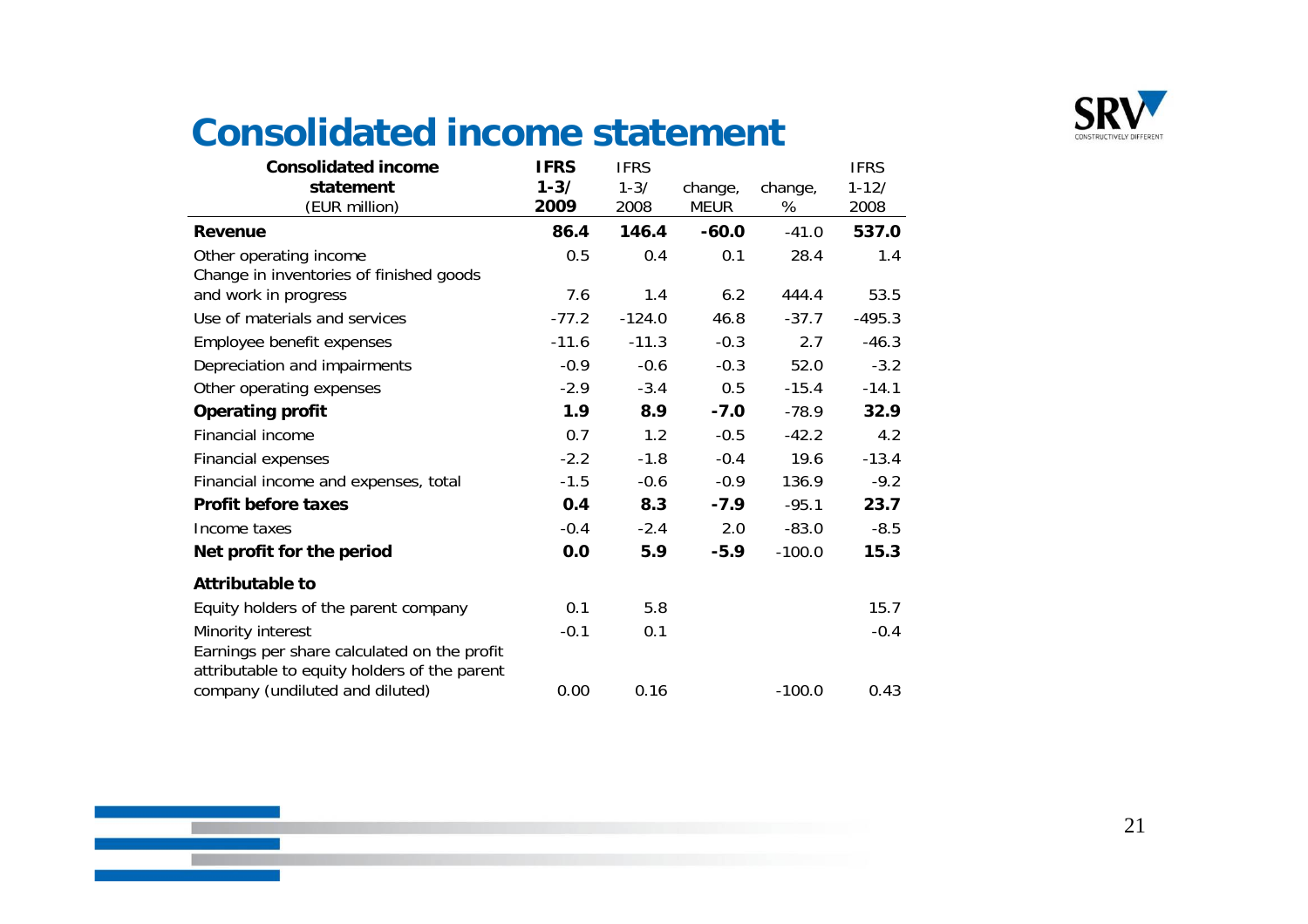#### **Consolidated statement of comprehensive income**



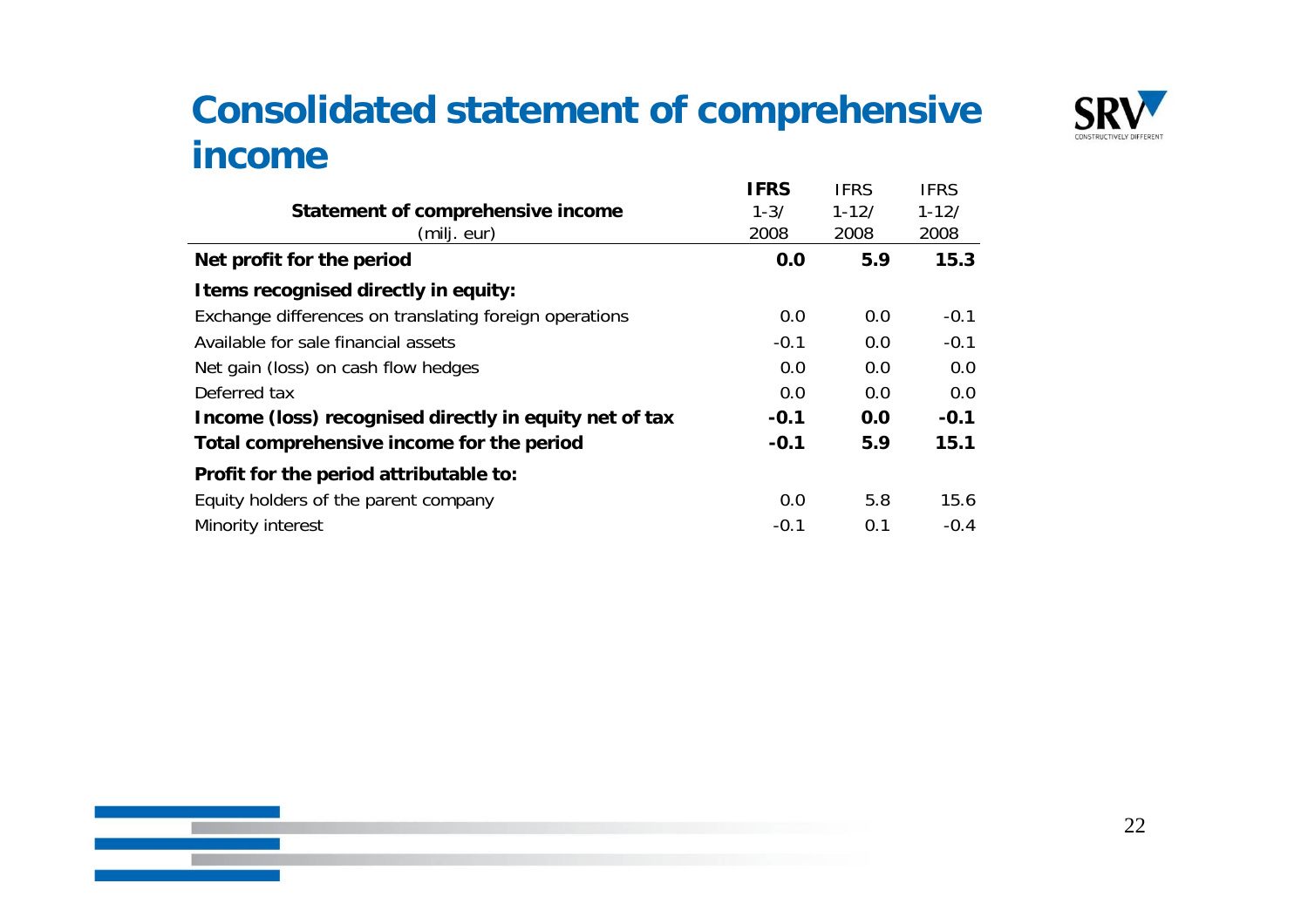

### **Consolidated balance sheet: Assets**

| <b>Consolidated balance sheet</b> | <b>IFRS</b> | <b>IFRS</b> | change, | <b>IFRS</b> |
|-----------------------------------|-------------|-------------|---------|-------------|
| (EUR million)                     | 31.3.09     | 31.3.08     | %       | 31.12.08    |
| <b>ASSETS</b>                     |             |             |         |             |
| <b>Non-current assets</b>         |             |             |         |             |
| Property, plant and equipment     | 18.3        | 8.1         | 125.8   | 19.0        |
| Goodwill                          | 1.7         | 0.7         | 138.9   | 1.7         |
| Other intangible assets           | 0.5         | 0.7         | $-27.5$ | 0.5         |
| Other financial assets            | 4.3         | 2.9         | 45.6    | 4.3         |
| <b>Receivables</b>                | 7.3         | 11.6        | $-37.1$ | 6.6         |
| Deferred tax assets               | 1.6         | 1.5         | 7.9     | 1.7         |
| Non-current assets, total         | 33.7        | 25.5        | 31.9    | 33.8        |
| <b>Current assets</b>             |             |             |         |             |
| Inventories                       | 302.8       | 217.0       | 39.5    | 294.8       |
| Trade and other receivables       | 61.9        | 78.7        | $-21.4$ | 86.7        |
| Current tax receivables           | 5.7         | 4.5         | 27.7    | 5.1         |
| Cash and cash equivalents         | 8.6         | 19.6        | $-56.3$ | 3.4         |
| <b>Current assets, total</b>      | 378.9       | 319.8       | 18.5    | 390.0       |
| <b>ASSETS, TOTAL</b>              | 412.6       | 345.3       | 19.5    | 423.8       |

<u>a sa</u>

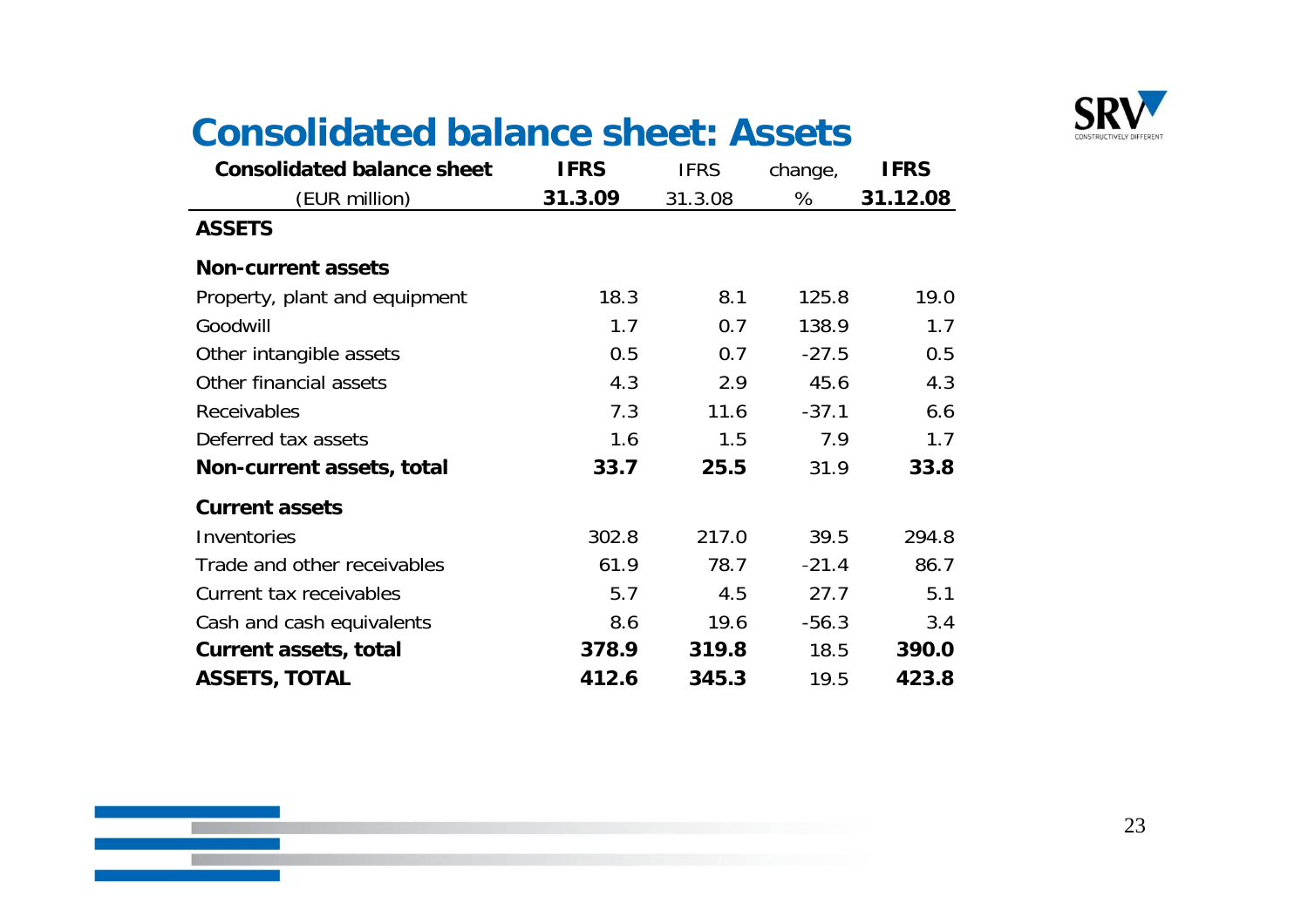#### **Consolidated balance sheet: Equity and liabilities**



| <b>Consolidated balance sheet</b>                                  | <b>IFRS</b> | <b>IFRS</b> | change, | <b>IFRS</b> |
|--------------------------------------------------------------------|-------------|-------------|---------|-------------|
| (EUR million)                                                      | 31.3.09     | 31.3.08     | %       | 31.12.08    |
| <b>EQUITY AND LIABILITIES</b>                                      |             |             |         |             |
| Equity attributable to equity holders of the parent company        |             |             |         |             |
| Share capital                                                      | 3.1         | 3.1         | 0.0     | 3.1         |
| Invested free equity fund                                          | 87.3        | 87.3        | 0.0     | 87.3        |
| <b>Translation differences</b>                                     | 0.0         | 0.0         |         | $-0.1$      |
| Fair value reserve                                                 | $-0.1$      | 0.0         |         | $-0.1$      |
| Retained earnings                                                  | 69.7        | 70.4        | $-1.1$  | 74.1        |
| Equity attributable to equity holders of the parent company, total | 159.9       | 160.8       | $-0.5$  | 164.3       |
| <b>Minority interest</b>                                           | 2.0         | 3.3         | $-38.7$ | 2.3         |
| Equity, total                                                      | 162.0       | 164.2       | $-1.3$  | 166.6       |
| <b>Non-current liabilities</b>                                     |             |             |         |             |
| Deferred tax liabilities                                           | 0.2         | 0.4         | $-46.5$ | 0.3         |
| Provisions                                                         | 4.9         | 6.1         | $-19.6$ | 5.6         |
| Interest-bearing liabilities                                       | 81.5        | 46.7        | 74.3    | 69.7        |
| Other liabilities                                                  |             |             |         |             |
| Non-current liabilities, total                                     | 86.6        | 53.3        | 62.6    | 75.6        |
| <b>Current liabilities</b>                                         |             |             |         |             |
| Trade and other payables                                           | 53.8        | 71.2        | $-24.5$ | 66.8        |
| Current tax payables                                               | 8.7         | 3.5         | 147.8   | 8.0         |
| Provisions                                                         | 3.9         | 4.3         | $-9.0$  | 3.8         |
| Interest-bearing liabilities                                       | 97.7        | 48.9        | 99.7    | 103.1       |
| <b>Current liabilities, total</b>                                  | 164.0       | 127.9       | 28.2    | 181.6       |
| Liabilities, total                                                 | 250.6       | 181.2       | 38.3    | 257.2       |
| <b>EQUITY AND LIABILITIES</b>                                      | 412.6       | 345.3       | 19.5    | 423.8       |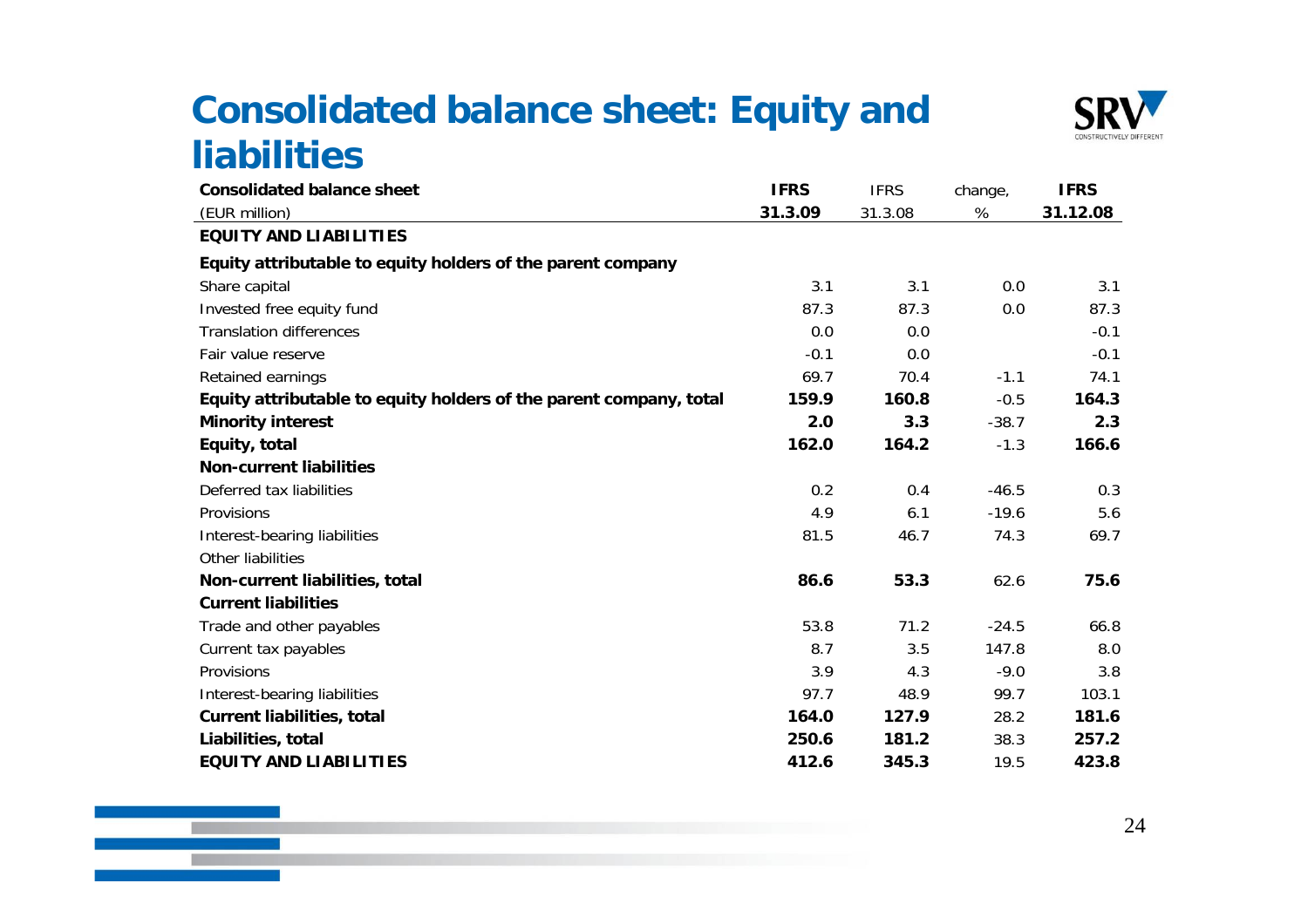#### **Changes in Group equity 1-3/2009**



|                                                               |                  | Equity attributable to      |                                          |                                      |                          |                           |        |                      |                 |
|---------------------------------------------------------------|------------------|-----------------------------|------------------------------------------|--------------------------------------|--------------------------|---------------------------|--------|----------------------|-----------------|
|                                                               |                  |                             | the equity holders of the parent company |                                      |                          |                           |        |                      |                 |
| <b>IFRS</b><br>(EUR million)                                  | Share<br>capital | Share<br>premium<br>reserve | Invested<br>free<br>equity<br>fund       | Trans-<br>lation<br>differ-<br>ences | Fair<br>value<br>reserve | Retai-<br>ned<br>earnings | Total  | Minority<br>interest | Total<br>equity |
| <b>Equity on 1.1.2009</b>                                     | 3.1              | 0.0                         | 87.3                                     | $-0.1$                               | $-0.1$                   | 74.1                      | 164.3  | 2.3                  | 166.6           |
| <b>Translation differences</b>                                |                  |                             |                                          | 0.0                                  | 0.0                      |                           | 0.0    |                      |                 |
| Other changes                                                 |                  |                             |                                          |                                      |                          | $-0.2$                    | $-0.2$ |                      |                 |
| Net income recognised<br>directly in equity                   | 0.0              | 0.0                         | 0.0                                      | 0.0                                  | 0.0                      | $-0.2$                    | $-0.2$ |                      |                 |
| Net profit for the financial<br>year                          |                  |                             |                                          |                                      |                          | 0.1                       | 0.1    |                      |                 |
| <b>Total income and</b><br>expenses for the<br>financial year | 0.0              | 0.0                         | 0.0                                      | 0.0                                  | 0.0                      | 0.1                       | 0.1    |                      |                 |
|                                                               |                  |                             |                                          |                                      |                          |                           |        |                      |                 |
| Dividends paid                                                |                  |                             |                                          |                                      |                          | $-4.3$                    | $-4.3$ |                      |                 |
| Share based incentive plan                                    |                  |                             |                                          |                                      |                          | 0.0                       | 0.0    |                      |                 |
| Purchase of treasury shares                                   |                  |                             |                                          |                                      |                          | 0.0                       | 0.0    |                      |                 |
| <b>Equity on 31.3.2009</b>                                    | 3.1              | 0.0                         | 87.3                                     | 0.0                                  | $-0.1$                   | 69.7                      | 159.9  | 2.0                  | 162.0           |

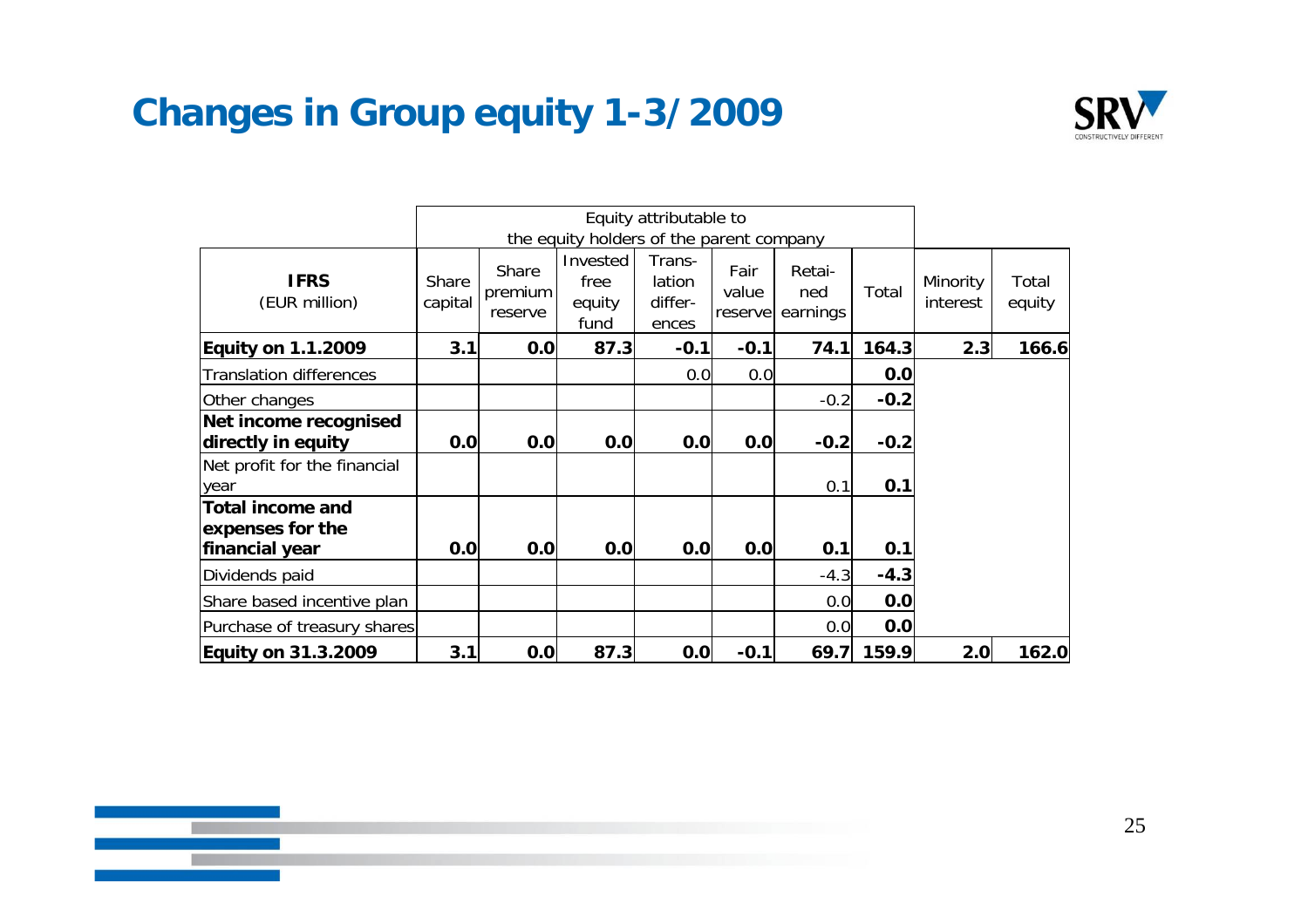

#### **Inventories**

| <b>Inventories</b>                       | <b>IFRS</b> | <b>IFRS</b> | change, | <b>IFRS</b> |
|------------------------------------------|-------------|-------------|---------|-------------|
| (EUR million)                            | 31.3.09     | 31.3.08     | %       | 31.12.08    |
| Raw materials and consumables            | 0.0         | 0.0         | $-79.9$ | 0.0         |
| Work in progress                         | 103.1       | 78.7        | 31.1    | 100.8       |
| Land areas and plot-owning companies     | 144.2       | 93.1        | 54.9    | 142.1       |
| Shares in completed housing corporations |             |             |         |             |
| and real estate companies                | 37.6        | 33.0        | 13.9    | 34.0        |
| Advance payments                         | 3.5         | 6.5         | $-46.6$ | 3.7         |
| Other inventories                        | 14.2        | 5.6         | 152.9   | 14.2        |
| Inventories, total                       | 302.6       | 217.0       | 39.5    | 294.8       |

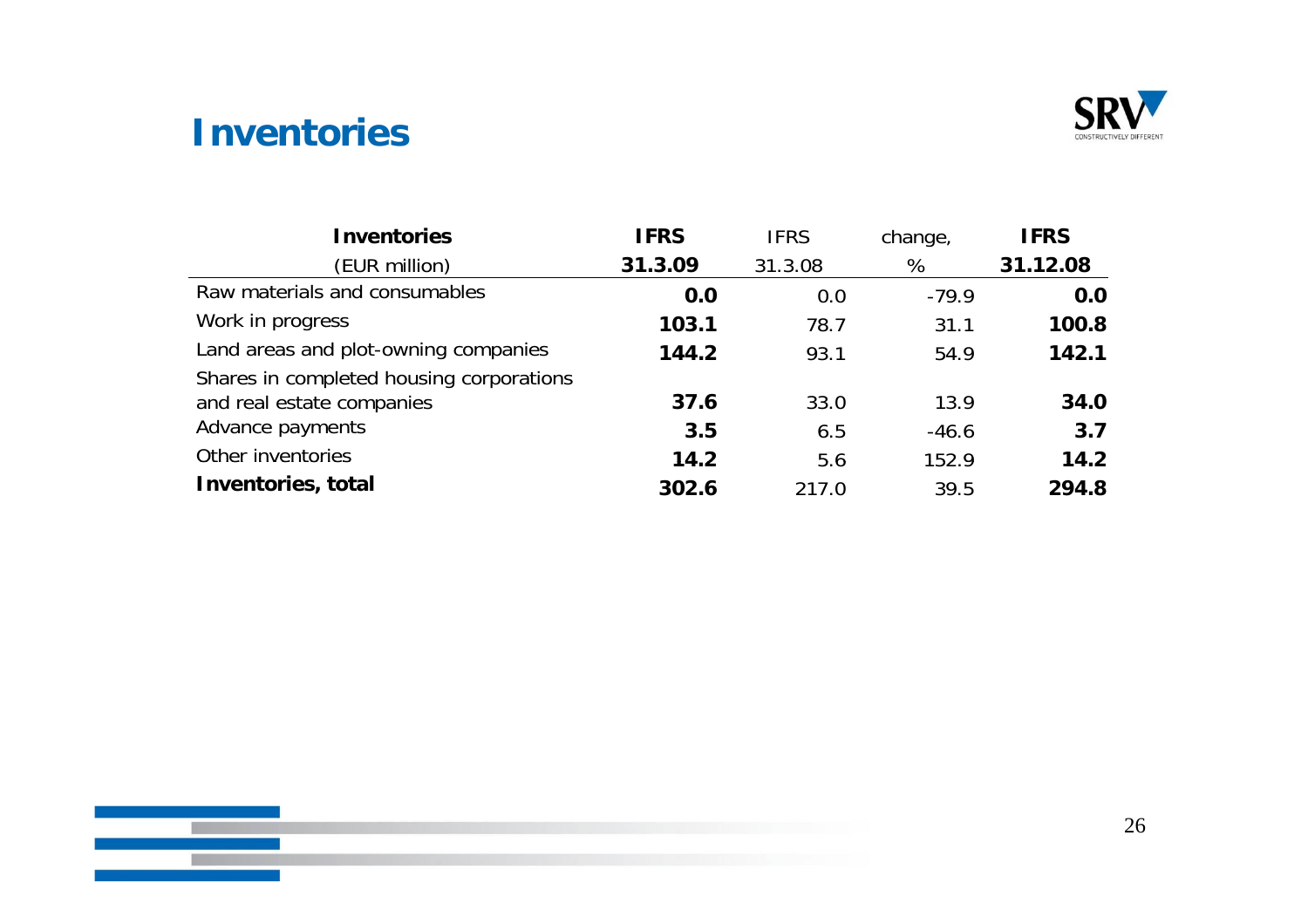

#### **Group g yq and Segment information by quarter**

| <b>SRV Group</b>                | <b>IFRS</b> | <b>IFRS</b> | <b>IFRS</b> | <b>IFRS</b> | <b>IFRS</b> |
|---------------------------------|-------------|-------------|-------------|-------------|-------------|
| (EUR million)                   | $1 - 3/09$  | 10-12/08    | $7 - 9/08$  | $4 - 6/08$  | $1 - 3/08$  |
| Revenue                         | 86.4        | 121.4       | 126.7       | 142.4       | 146.4       |
| Operating profit                | 1.9         | 0.7         | 14.1        | 9.2         | 8.9         |
| Financial income and expenses,  |             |             |             |             |             |
| total                           | $-1.5$      | $-3.3$      | $-2.9$      | $-2.4$      | $-0.6$      |
| Profit before taxes             | 0.4         | $-2.6$      | 11.2        | 6.8         | 8.3         |
| Order backlog <sup>1)</sup>     | 453.9       | 455.3       | 455.2       | 521.1       | 451.3       |
| Earnings per share, eur         | 0.00        | $-0.06$     | 0.21        | 0.12        | 0.16        |
| Equity per share, eur $1$       | 4.42        | 4.54        | 4.61        | 4.40        | 4.38        |
| Share price, eur <sup>1)</sup>  | 3.00        | 3.47        | 4.19        | 5.28        | 5.55        |
| Equity ratio, $%$ <sup>1)</sup> | 40.9        | 41.3        | 45.9        | 44.9        | 52.1        |
| Net interest bearing debt $1$   | 170.6       | 169.4       | 127.9       | 122.4       | 76.1        |
| Gearing, $%$ <sup>1)</sup>      | 105.3       | 101.7       | 75.2        | 74.8        | 46.3        |

1) at the end of the period

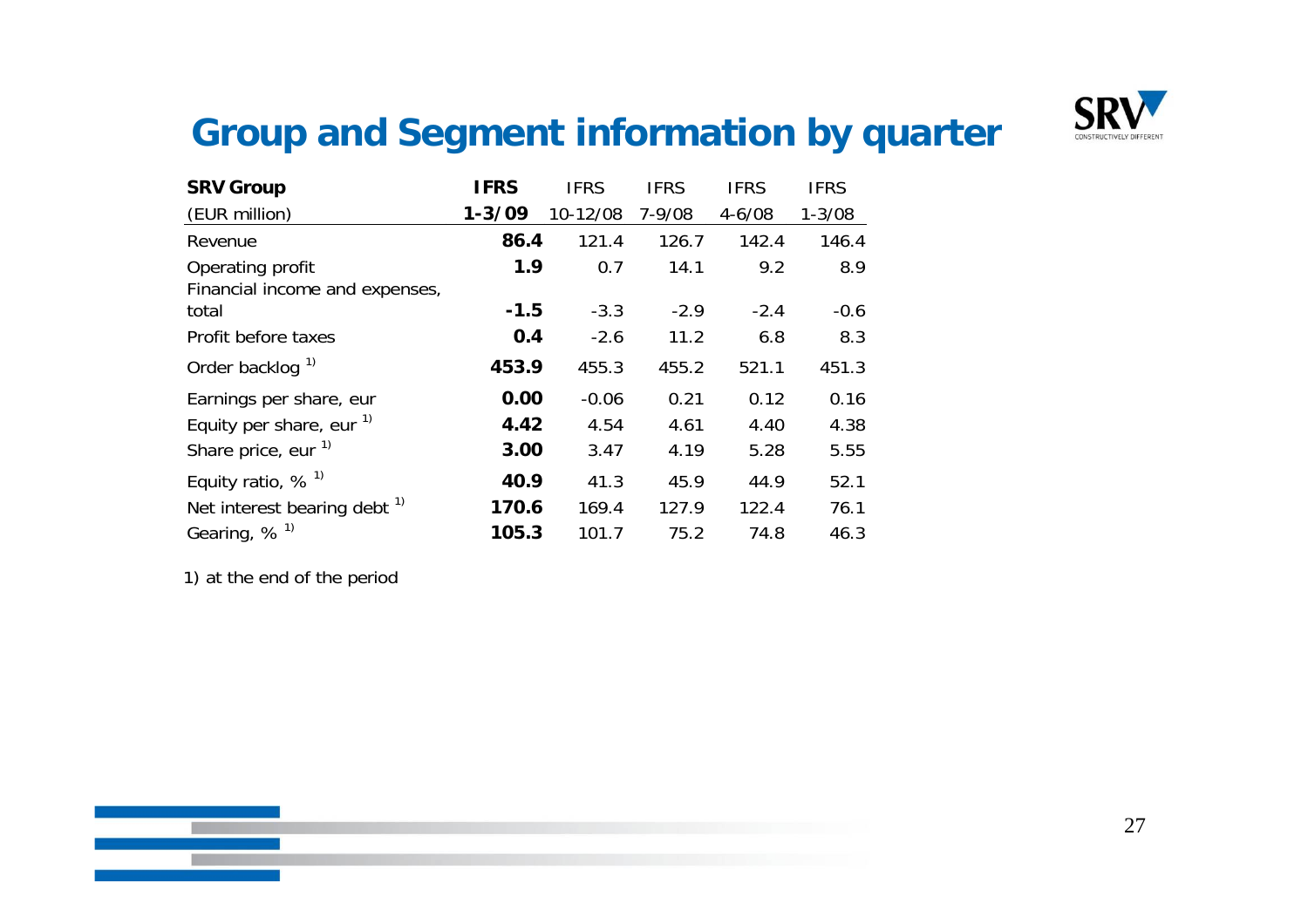

#### **Revenue and operating profit by quarter**

| <b>Revenue</b>           | <b>IFRS</b> | <b>IFRS</b> | <b>IFRS</b> | <b>IFRS</b> | <b>IFRS</b> |
|--------------------------|-------------|-------------|-------------|-------------|-------------|
| (EUR million)            | $1 - 3/09$  | 10-12/08    | $7 - 9/08$  | $4 - 6/08$  | $1 - 3/08$  |
| <b>Business Premises</b> | 54.8        | 77.9        | 74.3        | 92.2        | 104.8       |
| Housing                  | 25.8        | 33.3        | 31.4        | 37.1        | 26.0        |
| International            | 5.8         | 10.2        | 21.0        | 13.1        | 15.7        |
| <b>Other Operations</b>  | 2.2         | 3.0         | 2.7         | 2.8         | 2.9         |
| Eliminations             | $-2.2$      | $-3.1$      | $-2.7$      | $-2.9$      | $-2.9$      |
| Group, total             | 86.4        | 121.4       | 126.7       | 142.4       | 146.4       |
|                          |             |             |             |             |             |
| <b>Operating profit</b>  | <b>IFRS</b> | <b>IFRS</b> | <b>IFRS</b> | <b>IFRS</b> | <b>IFRS</b> |
| (EUR million)            | $1 - 3/09$  | 10-12/08    | 7-9/08      | $4 - 6/08$  | $1 - 3/08$  |
| <b>Business Premises</b> | 5.9         | 6.0         | 3.7         | 9.9         | 8.2         |
| Housing                  | 0.0         | $-1.2$      | 0.5         | 0.9         | 0.4         |
| International            | $-2.5$      | $-2.7$      | 10.8        | $-0.1$      | 1.2         |
| <b>Other Operations</b>  | $-1.6$      | $-1.4$      | $-1.0$      | $-1.6$      | $-0.9$      |
| Eliminations             | 0.0         | 0.0         | 0.0         | 0.0         | 0.0         |
| Group, total             | 1.9         | 0.7         | 14.1        | 9.2         | 8.9         |
|                          |             |             |             |             |             |
| <b>Operating profit</b>  | <b>IFRS</b> | <b>IFRS</b> | <b>IFRS</b> | <b>IFRS</b> | <b>IFRS</b> |
| $(\%)$                   | $1 - 3/09$  | 10-12/08    | 7-9/08      | $4 - 6/08$  | $1 - 3/08$  |
| <b>Business Premises</b> | 10.8        | 7.8         | 4.9         | 10.8        | 7.8         |
| Housing                  | 0.0         | $-3.6$      | 1.7         | 2.5         | 1.6         |
| International            | $-43.3$     | $-26.5$     | 51.5        | $-0.9$      | 7.9         |
| Group, total             | 2.2         | 0.6         | 11.1        | 6.4         | 6.1         |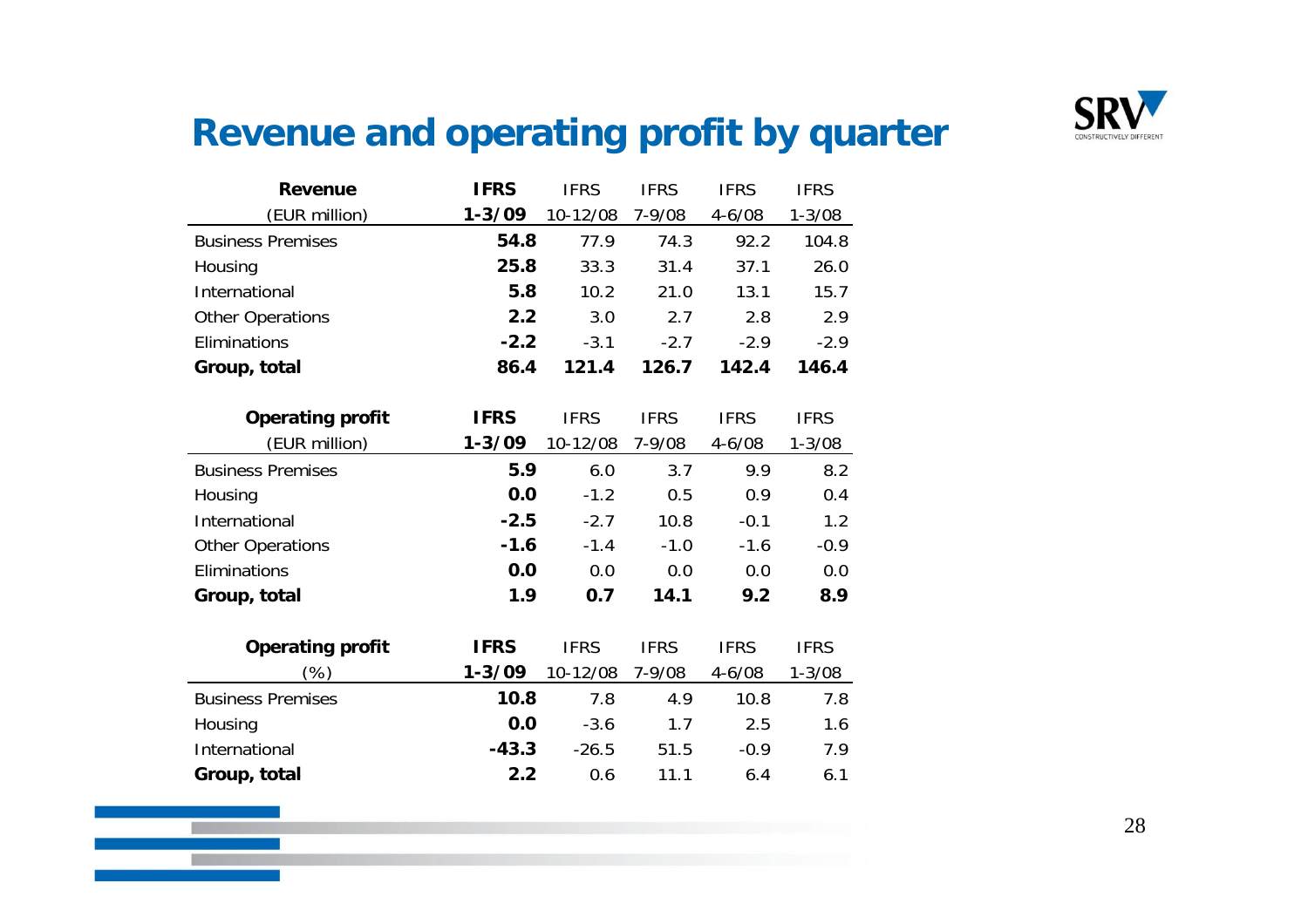

#### **Order backlog, invested capital and**  residential production in Finland by quarter

| Order backlog            | <b>IFRS</b> | <b>IFRS</b> | <b>IFRS</b> | <b>IFRS</b> | <b>IFRS</b> |
|--------------------------|-------------|-------------|-------------|-------------|-------------|
| (EUR million)            | 31.3.09     | 31.12.08    | 30.9.08     | 30.6.08     | 31.3.08     |
| <b>Business Premises</b> | 252.8       | 265.7       | 228.8       | 291.1       | 235.2       |
| Housing                  | 169.6       | 154.0       | 186.3       | 186.8       | 182.4       |
| International            | 31.5        | 35.6        | 40.2        | 43.2        | 33.7        |
| Group, total             | 453.9       | 455.3       | 455.2       | 521.1       | 451.3       |
|                          |             |             |             |             |             |
| <b>Invested capital</b>  | <b>IFRS</b> | <b>IFRS</b> | <b>IFRS</b> | <b>IFRS</b> | <b>IFRS</b> |
| (EUR million)            | 31.3.09     | 31.12.08    | 30.9.08     | 30.6.08     | 31.3.08     |
| <b>Business Premises</b> | 69.2        | 63.9        | 63.5        | 51.2        | 43.7        |
| Housing                  | 134.9       | 138.9       | 115.9       | 105.3       | 97.0        |
| International            | 151.0       | 138.6       | 143.9       | 145.1       | 115.1       |
| Other and eliminations   | $-14.0$     | $-2.0$      | $-16.6$     | $-5.4$      | 4.0         |
| Group, total             | 341.1       | 339.4       | 306.6       | 296.2       | 259.8       |
|                          |             |             |             |             |             |

#### **Residential production**

| in Finland (units)               | $1 - 3/09$ | 10-12/08 | 7-9/08 | $4 - 6/08$ | 1-3/08 |
|----------------------------------|------------|----------|--------|------------|--------|
| Start-ups                        | 4          | $\left($ | 49     | 53         | 8      |
| Sold                             | 27         | 13       | 32     | 63         | 33     |
| Completed                        | 58         | 0        | 31     | 104        | 125    |
| Completed and unsold 1)          | 156        | 133      | 140    | 128        | 105    |
| Under construction <sup>1)</sup> | 211        | 265      | 251    | 247        | 298    |
| - of which unsold <sup>1)</sup>  | 180        | 226      | 232    | 227        | 260    |
| 1) at the and of the noriad      |            |          |        |            |        |

1) at the end of the period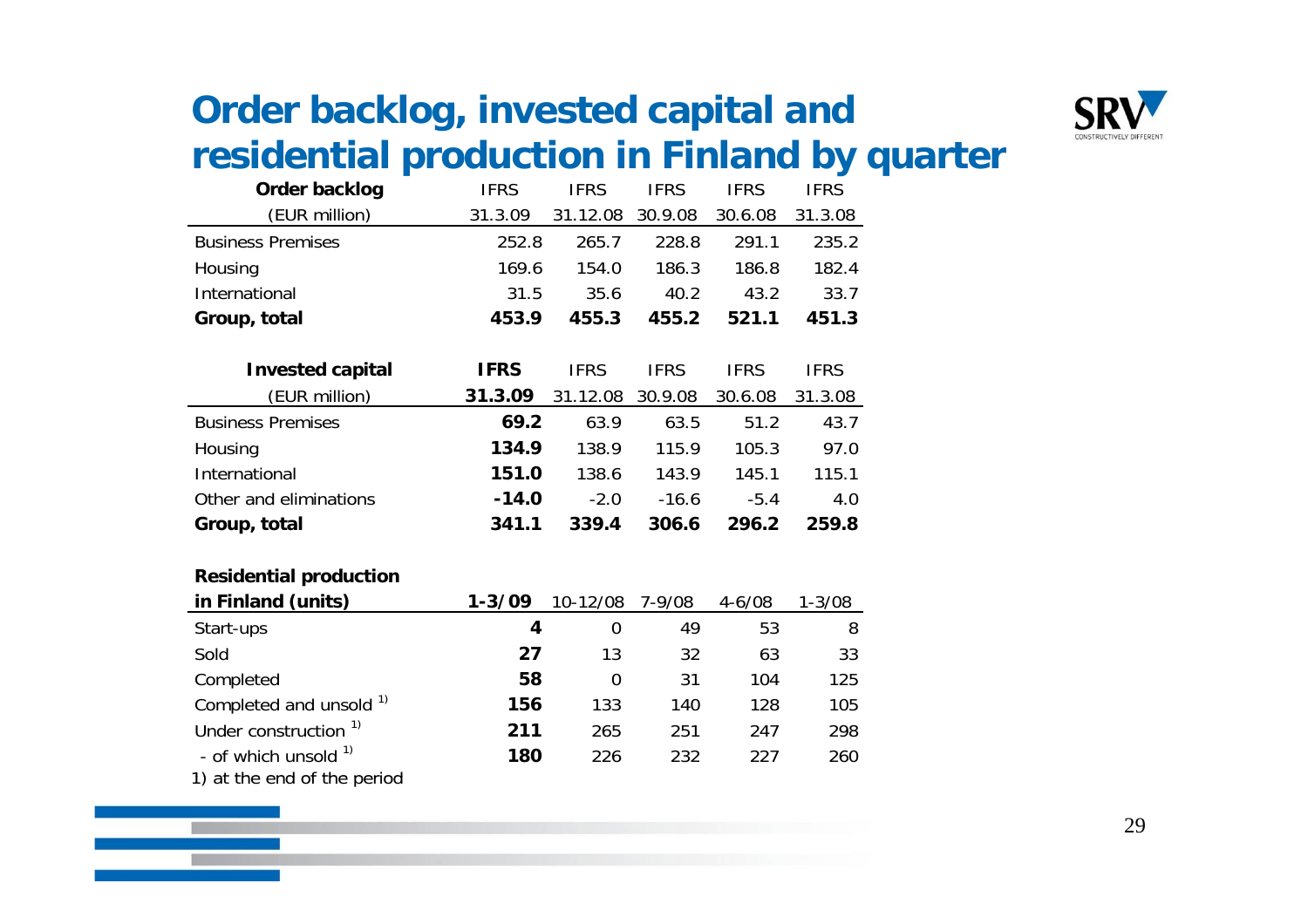#### **Segments: Assets, liabilities and invested capital**



| - I F                             |             |             |             |         |             |
|-----------------------------------|-------------|-------------|-------------|---------|-------------|
| <b>Assets</b>                     | <b>IFRS</b> | <b>IFRS</b> | change,     | change, | <b>IFRS</b> |
| (EUR million)                     | 31.3.09     | 31.3.08     | <b>MEUR</b> | %       | 31.12.08    |
| <b>Business Premises</b>          | 90.7        | 98.7        | $-7.9$      | $-8.0$  | 116.9       |
| Housing                           | 153.4       | 116.8       | 36.7        | 31.4    | 158.4       |
| International                     | 156.4       | 123.6       | 32.8        | 26.5    | 158.6       |
| Other Operations                  | 171.3       | 162.3       | 9.0         | 5.6     | 185.1       |
| Eliminations                      | $-159.2$    | $-156.0$    | $-3.3$      |         | $-195.2$    |
| Group, total                      | 412.6       | 345.3       | 67.3        | 19.5    | 423.8       |
|                                   |             |             |             |         |             |
| <b>Liabilities</b>                | <b>IFRS</b> | <b>IFRS</b> | change,     | change, | <b>IFRS</b> |
| (EUR million)                     | 31.3.09     | 31.3.08     | <b>MEUR</b> | %       | 31.12.08    |
| <b>Business Premises</b>          | 50.7        | 76.3        | $-25.6$     | $-33.6$ | 81.7        |
| Housing                           | 138.1       | 102.8       | 35.2        | 34.3    | 141.5       |
| International                     | 159.0       | 114.0       | 45.1        | 39.5    | 147.2       |
| Other Operations                  | 64.1        | 44.6        | 19.4        | 43.6    | 65.7        |
| Eliminations                      | $-161.2$    | $-156.5$    | $-4.7$      |         | $-178.9$    |
| Group, total                      | 250.6       | 181.2       | 69.5        | 38.3    | 257.2       |
|                                   |             |             |             |         |             |
| <b>Invested capital</b>           | <b>IFRS</b> | <b>IFRS</b> | change,     | change, | <b>IFRS</b> |
| (EUR million)                     | 31.3.09     | 31.3.08     | <b>MEUR</b> | %       | 31.12.08    |
| <b>Business Premises</b>          | 69.2        | 43.7        | 25.5        | 58.2    | 63.9        |
| Housing                           | 134.9       | 97.0        | 37.9        | 39.1    | 138.9       |
| International                     | 151.0       | 115.1       | 35.9        | 31.2    | 138.6       |
| Other operations and eliminations | $-14.0$     | 4.0         | $-18.0$     |         | $-2.0$      |
| Group, total                      | 341.1       | 259.8       | 81.3        | 31.3    | 339.4       |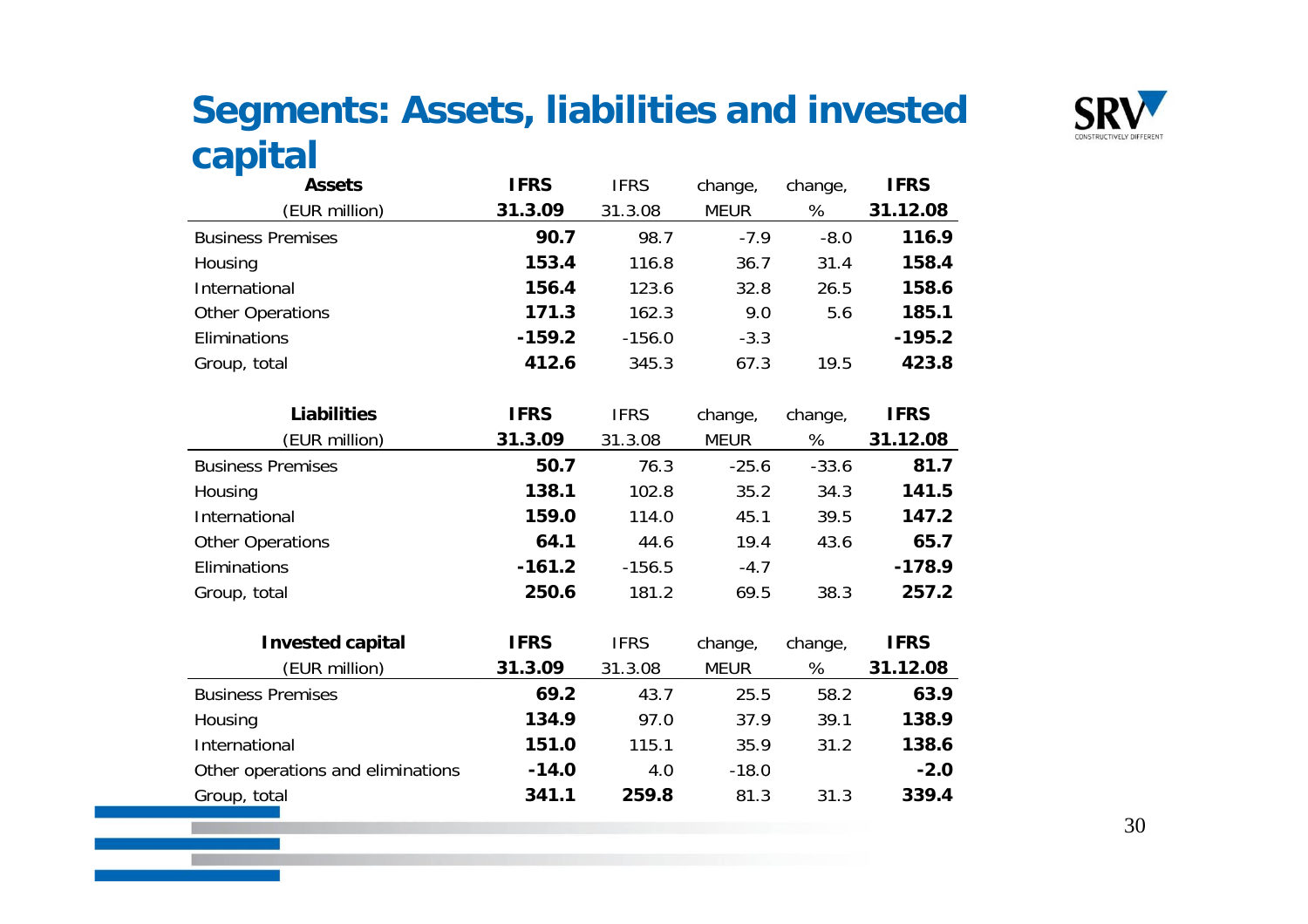

#### **Segments: Inventories**

**Talling** 

| <b>Inventories</b>                     | <b>IFRS</b> | <b>IFRS</b> | change,     | <b>IFRS</b> |
|----------------------------------------|-------------|-------------|-------------|-------------|
| (MEUR)                                 | 31.3.09     | 31.3.08     | <b>MEUR</b> | 31.12.08    |
| Land areas and plot-owning companies   | 144.2       | 93.1        | 51.1        | 142.1       |
| <b>Business Premises</b>               | 25.0        | 17.0        | 8.0         | 24.6        |
| Housing                                | 42.1        | 30.5        | 11.6        | 41.6        |
| International                          | 77.0        | 45.5        | 31.5        | 76.0        |
| <b>Work in progress</b>                | 103.1       | 78.7        | 24.5        | 100.8       |
| <b>Business Premises</b>               | 30.6        | 19.1        | 11.6        | 30.0        |
| Housing                                | 57.7        | 43.2        | 14.5        | 57.3        |
| International                          | 14.8        | 16.4        | $-1.7$      | 13.6        |
| <b>Shares in completed housing</b>     |             |             |             |             |
| corporations and real estate companies | 37.6        | 33.0        | 4.6         | 34.0        |
| <b>Business Premises</b>               | 0.0         | 0.0         | 0.0         | 0.0         |
| Housing                                | 34.2        | 23.9        | 10.3        | 30.6        |
| International                          | 3.3         | 9.2         | $-5.8$      | 3.3         |
| <b>Other inventories</b>               | 17.8        | 12.2        | 5.6         | 17.9        |
| <b>Business Premises</b>               | 5.0         | 5.0         | 0.0         | 5.0         |
| Housing                                | 4.4         | 4.7         | $-0.3$      | 4.6         |
| International                          | 9.4         | 3.4         | 5.9         | 9.3         |
| Inventories, total                     | 302.8       | 217.0       | 85.8        | 294.8       |
| <b>Business Premises</b>               | 60.7        | 41.1        | 19.6        | 59.6        |
| Housing                                | 138.4       | 102.3       | 36.1        | 134.0       |
| International                          | 104.5       | 74.6        | 29.9        | 102.1       |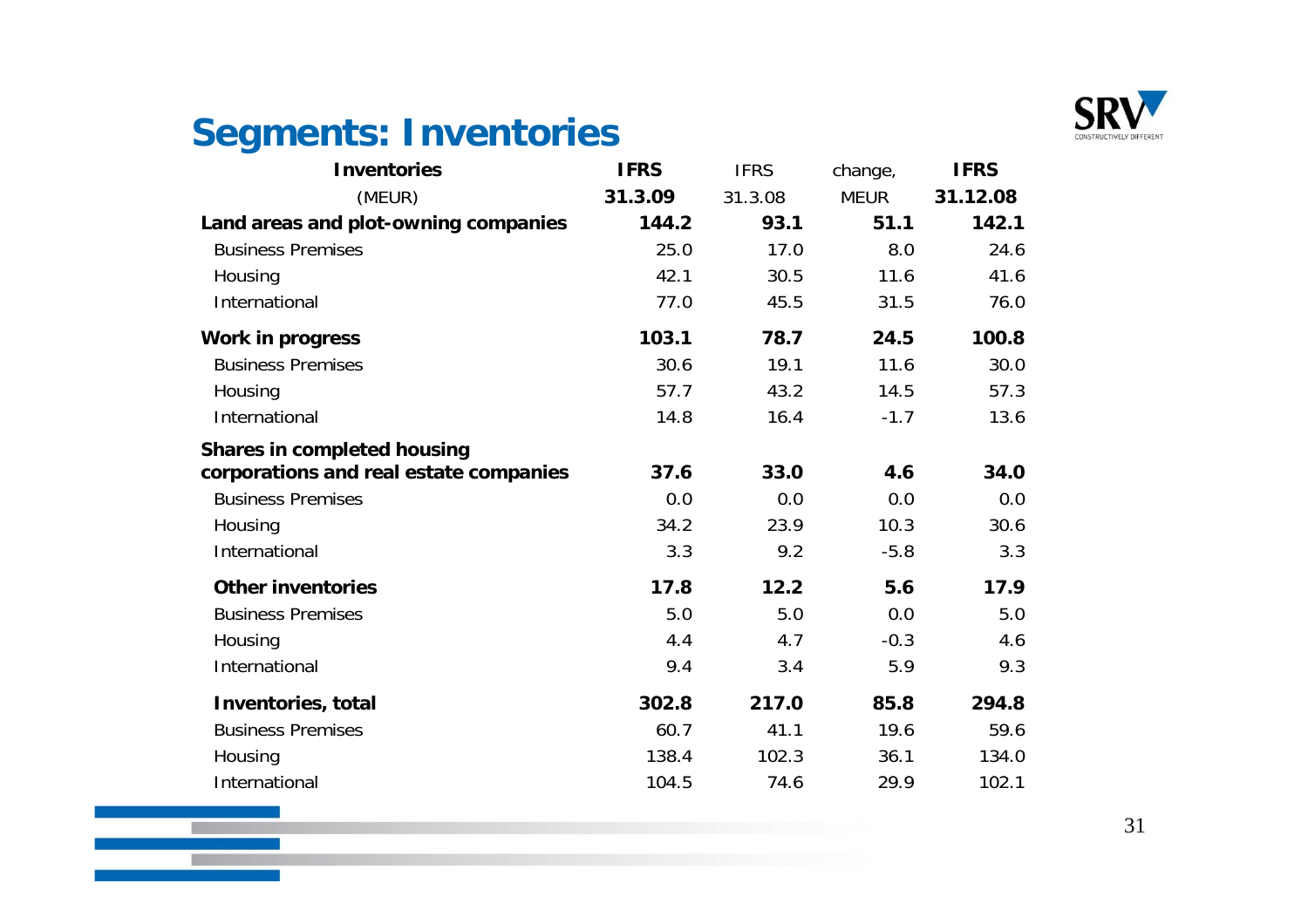#### **Unbuilt land areas and land acquisition commitments**



| <b>Land reserve</b><br>31.3.2009                                                                            | <b>Business</b><br><b>Operations</b> | <b>Housing</b> | <b>International</b><br><b>Operations</b> |           |
|-------------------------------------------------------------------------------------------------------------|--------------------------------------|----------------|-------------------------------------------|-----------|
| Unbuilt land areas and land acquisition commitments                                                         |                                      |                |                                           |           |
| Building rights <sup>*</sup> , $m^2$                                                                        | 238 000                              | 271 000        | 859 000                                   | 1 368 000 |
| Capital invested incl.                                                                                      |                                      |                |                                           |           |
| commitments, EUR                                                                                            |                                      |                |                                           |           |
| million                                                                                                     | 45                                   | 60             | 105                                       | 211       |
| Land development                                                                                            |                                      |                |                                           |           |
| agreements                                                                                                  |                                      |                |                                           |           |
| Building rights <sup>*</sup> , $m^2$                                                                        | 481 000                              | 217 000        | 100 000                                   | 798 000   |
| * * Building rights include also the estimated building rights/construction volume of unzoned land reserves |                                      |                |                                           |           |

Building rights include also the estimated building rights/construction volume of unzoned land reserves and land areas covered by agreements in projects that are wholly or partly owned by SRV

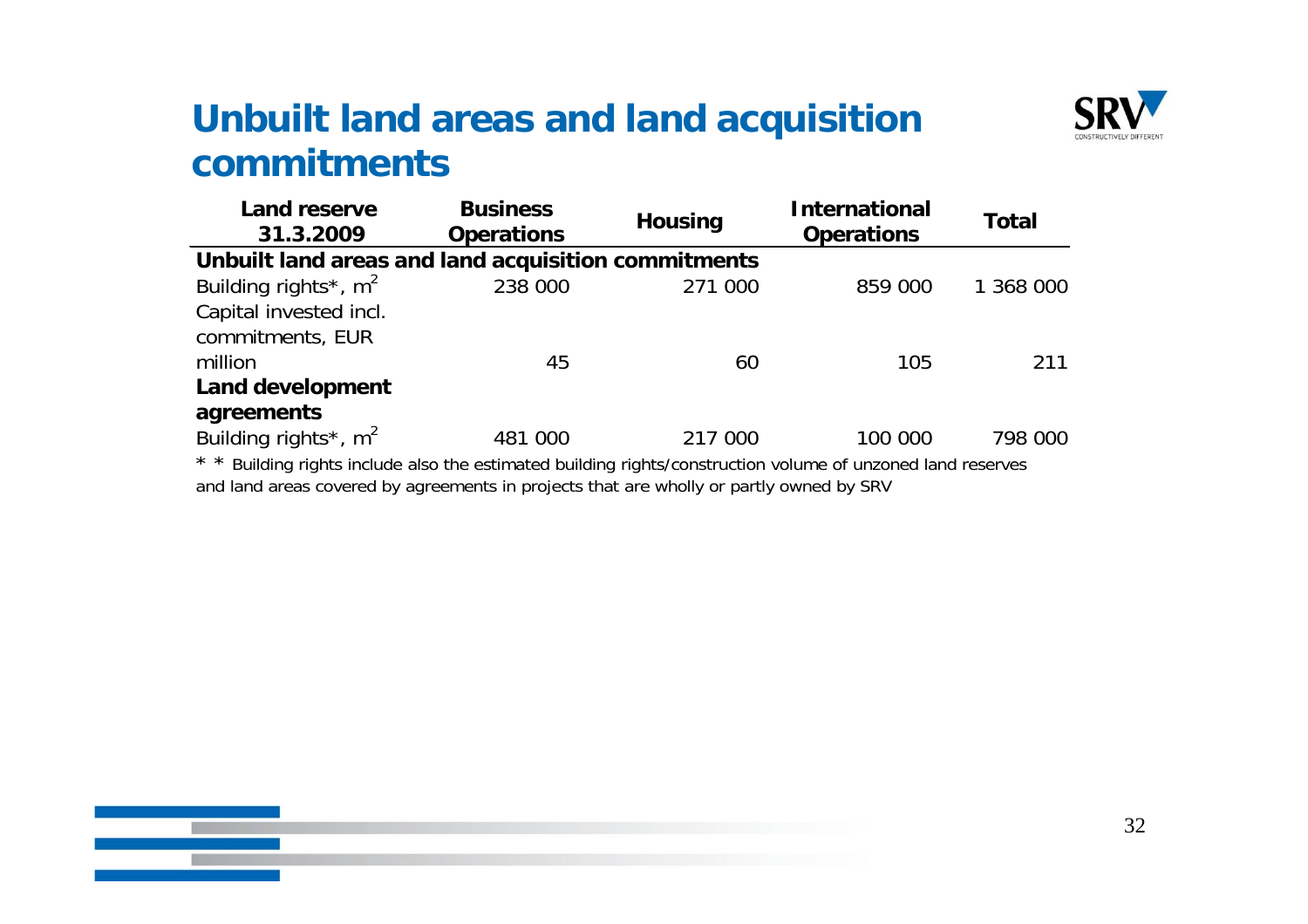

#### **Personnel**

| Personnel by business area | 31.3.2009 | 31.3.2008 | Share of Group<br>personnel,<br>31.3.2009, % |
|----------------------------|-----------|-----------|----------------------------------------------|
| <b>Business Premises</b>   | 287       | 299       | 36.6                                         |
| Housing                    | 233       | 277       | 29.7                                         |
| International              | 175       | 127       | 22.3                                         |
| <b>Other Operations</b>    | 89        | 92        | 11.4                                         |
| Group, total               | 784       | 795       | 100.0                                        |

Average number of personnel, 31.3.2009



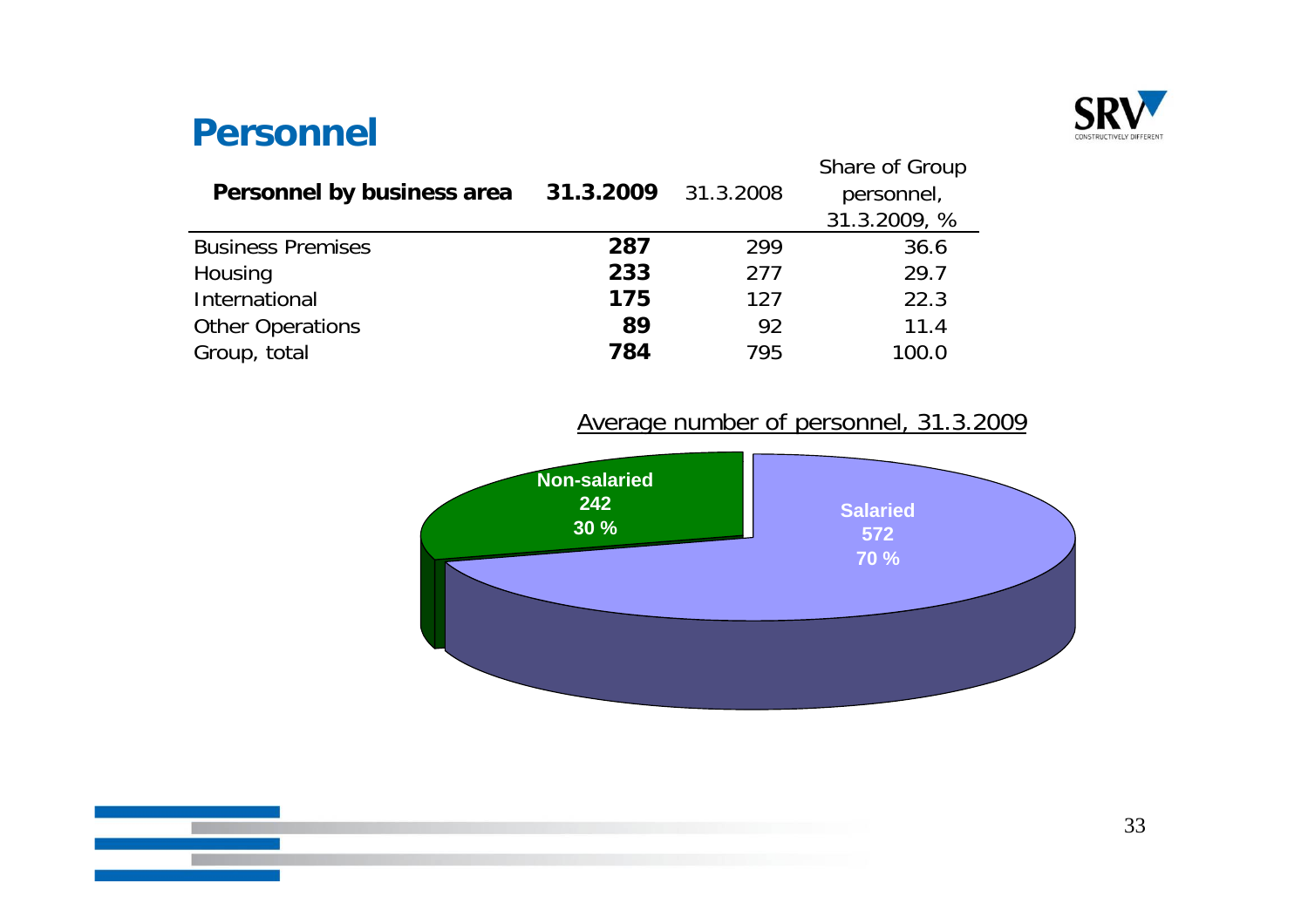

#### **Shareholders 31 March 2009**

**The Contract** 

|                                               | Number of  | % of shares |
|-----------------------------------------------|------------|-------------|
| <b>Shareholder</b>                            | shares     | and votes   |
| Kokkila Ilpo                                  | 13 552 000 | 36,9%       |
| Kolpi Investments Oy                          | 5 178 129  | 14,1 %      |
| Heliövaara Eero                               | 1 909 483  | 5,2 %       |
| Keskinäinen Työeläkevakuutusyhtiö Varma       | 1 430 000  | 3,9%        |
| Alfred Berg Finland Sijoitusrahasto           | 1 116 193  | 3,0%        |
| Linnoinen Hannu                               | 615 566    | 1,7%        |
| Fondita Nordic Micro Cap                      | 500 000    | 1,4%        |
| Valtion Eläkerahasto                          | 470 000    | 1,3%        |
| Veritas Eläkevakuutusosakeyhtiö               | 437 000    | 1,2%        |
| Nieminen Timo                                 | 418 266    | 1,1%        |
| SRV Yhtiöt Oyj                                | 407 759    | 1,1%        |
| Alfred Berg Optimal Sijoitusrahasto           | 387 681    | 1,1%        |
| Sundholm Göran                                | 323 906    | 0,9%        |
| Alfred Berg Small Cap Finland                 | 320 000    | 0,9%        |
| Stiftelsen För Åbo Akademi                    | 300 000    | 0,8%        |
| Keskinäinen Eläkevakuutusyhtiö Ilmarinen      | 225 000    | 0,6%        |
| Maa- Ja Vesitekniikan Tuki Ry.                | 205 000    | 0,6%        |
| Landskapet Ålands Pensionfond                 | 199 637    | 0,5%        |
| Sachtleben Pigments Oy Eläkesäätiö            | 177 984    | 0,5%        |
| SRV Kalusto Oy                                | 163 305    | 0,4%        |
| 20 largest shareholders *                     | 28 336 909 | 77,1 %      |
| Nominee registration                          | 573 330    | 1,6%        |
| Other shareholders                            | 7858229    | 21,4 %      |
| *) includes own shares owned by SRV Group Plc |            |             |